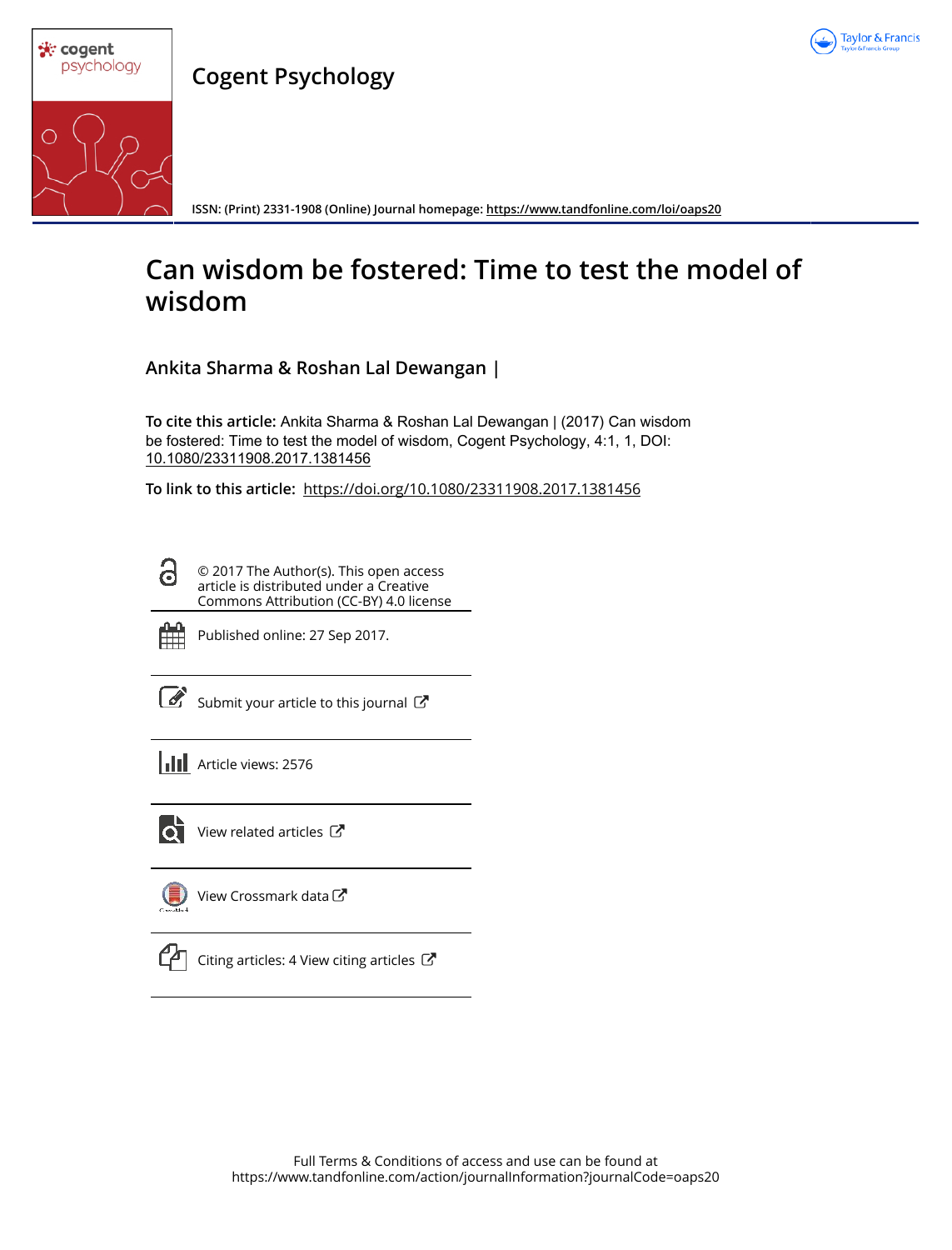

Received: 21 July 2017 Accepted: 14 September 2017 First Published: 21 September 2017

\*Corresponding author: Ankita Sharma, Department of Humanities and Social Sciences, Indian Institute of Technology Jodhpur, Rajasthan, Jodhpur 342037, India

E-mail: ankitasharma@iitj.ac.in

Reviewing editor: Feng Kong, Shaanxi Normal University, China

Additional information is available at the end of the article

# **APPLIED PSYCHOLOGY | RESEARCH ARTICLE** Can wisdom be fostered: Time to test the model of wisdom

Ankita Sharma1\* and Roshan Lal Dewangan<sup>1</sup>

**Abstract:** Several psychological theories and models of wisdom have been developed. Despite converging trend from different theories and models in the understanding of wisdom, intervention plans or attempts to facilitate wisdom have been meager. In this study, different components of the MORE Life Experience Model of Wisdom were taken as intervention targets, and these components were targeted through mindfulness training, journal writing, narrative simulation, and case discussion on leadership virtues. The basic purpose was to seek the answer for the possibility *of development of wisdom in individuals by testing MORE model* and we plan to answer this by fulfilling two aims: first, *to find empirical support for the MORE life experience model,* we wanted to see whether MORE components predict participants' self-rated wisdom scores; and second, *to use this model as an intervention tool to foster wisdom.* Intervention, lasted for 18 weeks, was done among 160 students (age range 19–22 years) enrolled for "leadership" course. Complete data were obtained from 108 participants. Result suggests Habitual Action (*β* = 0.24, *p* < 0.05), Personal Mastery (*β* = 0.24, *p* < 0.05), and Suppression (*β* = 0.20, *p* < 0.05) predicted Cognitive Wisdom; Personal Mastery (*β* = 0.34, *p* < 0.001; *β* = 0.43, *p* < 0.01)

# ABOUT THE AUTHORS

Ankita Sharma, Assistant Professor of Psychology, in Indian Institute of Technology Jodhpur, is broadly interested in Psychology of excellence and well-being. Currently, she is continuing her work on optimal human functioning on three dimensions: Cognitive Functioning and Psychological Tendencies, Skills, ability and wellbeing management in personal, educational and organization context, Psychophysical intervention. The unifying thread along these three dimensions of work is the concept of "Optimal Human Functioning" and the working definition considered for it is "taking the individual to the next from current level".

Roshan Lal Dewangan, currently working as Research Associate in Cognitive Science Research Initiative (Department of Science & Technology, Government of India) project in IIT Jodhpur (India). He has PhD in Psychology and MPhil and MSc in Clinical Psychology. After working with clinical population, currently, he is exploring the positive aspects, especially wisdom, in different age groups. He is also interested in intervention to foster positive components in human living.

# PUBLIC INTEREST STATEMENT

Academia and scientist quiet often warn against the development of knowledge without the development of society to use it wisely. Psychological sciences have started discovering this concept of wisdom quite earnestly in recent past and have developed many models, but the effort to explore the possibility of development or fostering wisdom is quite meager. The present study is an initial attempt to explore such possibility. Additionally, we also aimed to provide the evidence for one of a most recent model explaining a component of psychological processes involved in wisdom. This study provides useful insight in this important endeavor.

**Secogent** 

psychology





© 2017 The Author(s). This open access article is distributed under a Creative Commons Attribution (CC-BY) 4.0 license.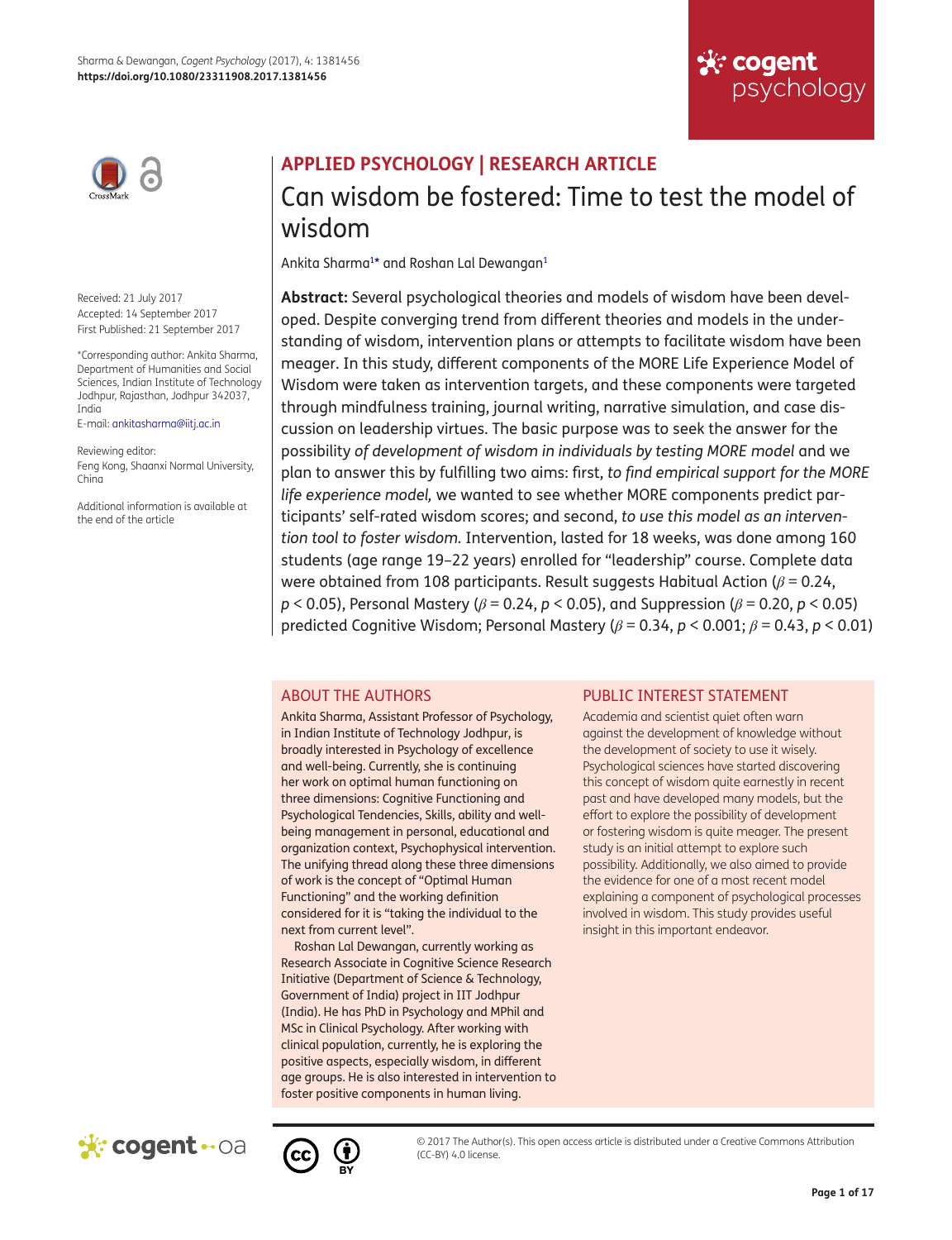and Mindfulness (*β* = 0.23, *p* < 0.05; *β* = 0.26, *p* < 0.05) predicted Affective and Reflective Wisdom; and composite wisdom was predicted by Mindfulness (*β* = 0.33, *p* < 0.001) and Reappraisal (*β* = 0.24, *p* < 0.01). After intervention there were changes in Suppression (*d* = 0.34) and Habitual Action (*d* = 0.26). The study concluded with an affirmation to the conviction that wisdom may be amenable to the intervention.

## **Subjects: Techniques & Interventions - Academic; Personal Development; Positive Psychology**

**Keywords: MORE wisdom model; wisdom intervention; mindfulness; narrative simulation**

## **1. Introduction**

The importance of wisdom for the well-being of individuals and the welfare of society has been pointed out by many scholars. For almost 40 years,<sup>1</sup> the psychological science has given evidence for the association of wisdom with many positive outcomes. In more concrete and practical terms, wisdom has been associated with personal benefits such as better physical and psychological health, life satisfaction and happiness (Thomas, Bangen, Ardelt, & Jeste, 2017), as well as with societal benefits such as the sense of common good (Baltes, 2004; Staudinger, Maciel, Smith, & Baltes, 1998) and improved interpersonal relations (Thomas et al., 2017) at large. In particular, the significance of wisdom has been pointed out in developmental, both individual and social, transitional periods (Kunzmann & Baltes, 2005).

One of the important aims to studying the concept of wisdom was to bring this concept into the area of intervention and implication (Glück, 2015; Staudinger & Glück, 2011), which has not yet been achieved. However, individual and contextual factors pertinent to the development of wisdom have been investigated, and researchers continue to make efforts (see the review below) to facilitate wisdom, for example, as has been done with respect to happiness or therapeutic changes. *In this*  paper, we will briefly review the wisdom concept, related different models and will present rationale *for choosing one established model to plan an intervention study and the resulting findings.*

## **2. Defining wisdom**

Several theoretical approaches and understandings brought different definitions of wisdom. However, there are significant variations in definitions and models of wisdom. Usually, it is difficult to define but relatively easily identifiable when manifested (Baltes & Staudinger, 2000; Yang, 2011), with wisdom being considered as a multifaceted and elusive concept by several researchers (Glück, 2015). A study initiated to discover what people think of when confronted with the terms wise or wisdom is called the implicit approach (Sternberg, 1985); specifically, what constitutes a wise person (see overview Bluck & Glück, 2005). Another method, termed the explicit approach, focused on how experts thought of wise or wisdom, and how these ideas were then tested (Staudinger & Glück, 2011). Expert consensus characterizes wisdom as "… uniquely human; a form of advanced cognitive and emotional development that is experience-driven; and a personal quality, albeit a rare one, which can be learned, increases with age, can be measured and is not likely to be enhanced by taking medication" (Jeste et al., 2010).

We are refraining ourselves on providing any conclusive definition of wisdom, rather we aim to bring together different models of wisdom and identify common key factors suggested for development of wisdom.

## **3. Psychological understanding and models of wisdom**

Here, a brief review of popular thoughts or models given by different researchers is presented to draw a conclusion for the common key factors. Clayton and Birren (1980) are mostly considered as the first among psychologists who tried to investigate wisdom. After them, the most notable earlier study in this area was carried out by Holliday and Chandler (1986). They used a central component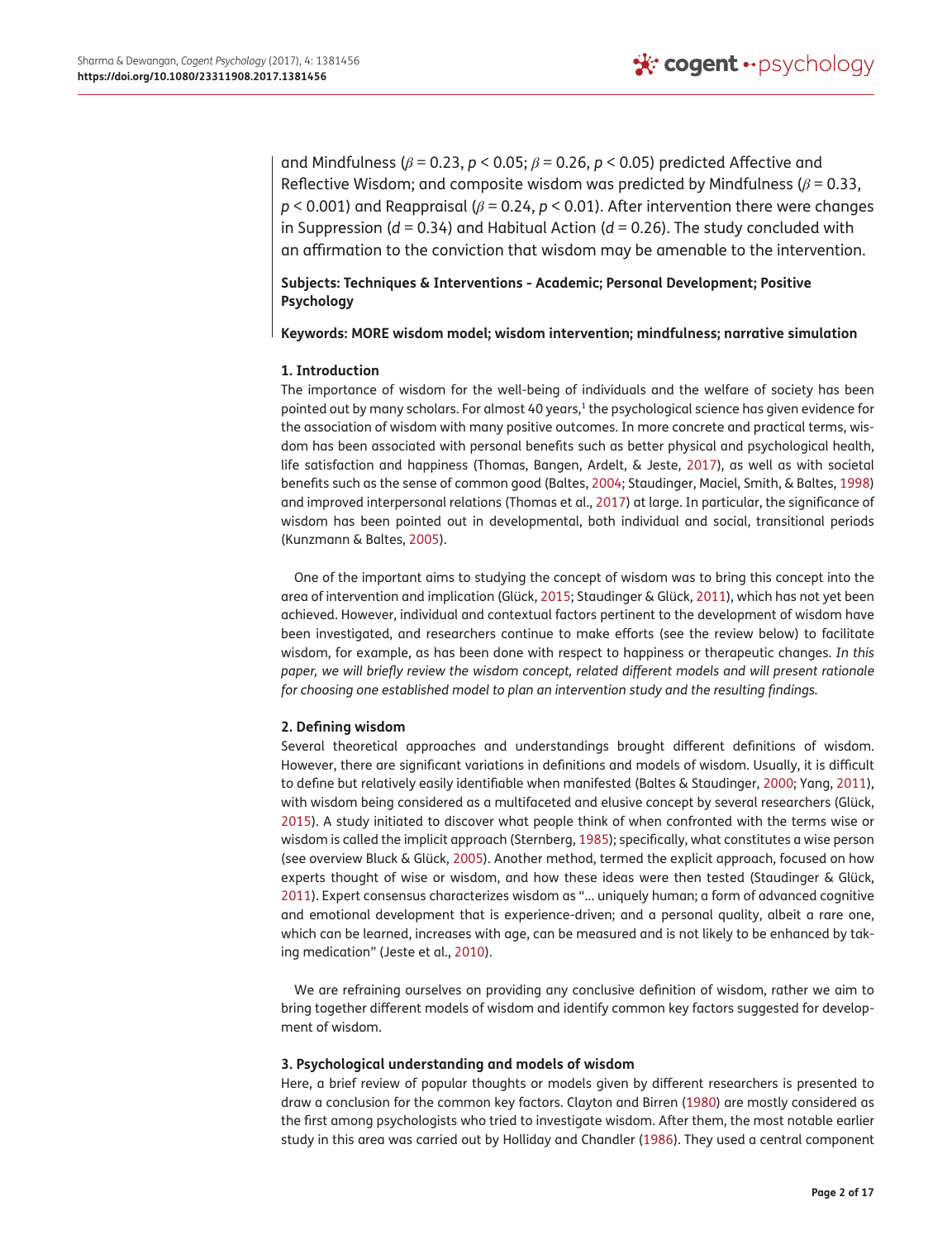analysis of provided descriptors of wisdom by layman, which resulted in five major factors; (1) exceptional Understanding gained from experiences, (2) communication skill reflected in good advice, (3) general competence such as education and intelligence, (4) interpersonal skills, and (5) social unobtrusiveness such as non-judgmental attitude. Holiday and Chandler's factors have been replicated in other studies and support different later models of wisdom (Trowbridge, 2005).

The conceptualization of wisdom by a group of colleagues at the Max Plank Institute is known as the Berlin Wisdom Paradigm (Baltes & Smith, 1990; Baltes & Staudinger, 2000), which is widely cited as a significant model of wisdom. It notes that "knowledge and judgment about the essence of the human condition and the ways and means of planning, managing, and understanding a good life" (Baltes & Staudinger, 2000). This is a performance-based criterion where wisdom is evaluated on the family of five criteria. Rich factual knowledge—wide knowledge of different life conditions and rich procedural knowledge—and judgment and advice giving in life-concerning matters, are considered two basic criteria necessary for reaching the three other meta criteria. Lifespan contextualism knowledge of developmental context, relativism—knowledge on the existence of different value systems, and uncertainty—acceptance of unpredictability, are considered the three meta-wisdom criteria. Many empirical studies emerged from, and have confirmed criteria of, this model (such as Baltes, Staudinger, Maercker, & Smith, 1995; Pasupathi et al., 2001; Pasupathi, Staudinger, & Baltes, 2001; Smith & Baltes, 1990; Smith, Staudinger, & Baltes, 1994; Staudinger & Baltes, 1996; Staudinger, Lopez, & Baltes, 1997 etc.).

Similar to his theory of intelligence, Sternberg's (1998, 2000) conception focuses on the balance of different components of wisdom; thus, his theory is widely known as the balance theory of wisdom. According to this model, wisdom lies in the successful utilization of intelligence and creativity or what he called "tacit knowledge". This success in manifested in balancing intrapersonal, interpersonal and extrapersonal (i.e. community work) interests through value systems to achieve good for all. Focus on value systems is of particular importance in this model, as goodwill achieved through compromising a collective value system cannot be termed as wisdom. Sternberg's model is advocated much in educational setups (Elliott, Stemler, Sternberg, Grigorenko, & Hoffman, 2011; Sternberg, 2001a, 2003). Further, he has proposed the WICS model (synthesis of wisdom, intelligence, and creativity) for the development of educational leaders (Sternberg, 2005). Still, all his models have to go through empirical testing to determine their suitability and perhaps for further refinement (Elliott et al., 2011; Sternberg, 2001b).

Ardelt's 3D wisdom dimensions based on implicit research, mainly of Clayton and Birren (1980), conceptualize wisdom as the integration of three personal characteristics: cognitive, affective, and reflective (Ardelt, 2003). The cognitive dimension emphasizes obtaining a deeper meaning of phenomena in regard to the intrapersonal and interpersonal aspects of human living; the reflective dimension refers to the ability to see the phenomena from a different perspective to reduce personal biases; and the affective dimension focuses on the understanding of one's and other's emotion and modulates for well-being. For wisdom, all three dimensions are considered as necessary as well as sufficient, whereas other characteristics described by different authors were considered as correlates of wisdom which may emerge simultaneously or as a consequence (Ardelt, 2011).

On the basis of his extensive studies on Eastern culture as well as a review of Western studies, Yang (2008) proposed another model called the "Process View of Wisdom". According to his view, "wisdom could be defined as a special kind of real-life process that is achieved by a person cognitively makes an unusual integration, embodies his or her ideas through action, and hence brings forth positive effects to both self and others". This model has been supported by studies involving wisdom descriptor, interview of wise person and interview of leaders (Yang, 2001, 2008, 2011, 2014).

Another model was presented by Webster (2003) on the basis of a review of the literature, where some dimensions of his model had empirical evidence, on his Self Assessed Wisdom Scale (SAWS). Later he termed his wisdom model "HERO(E)" as an acronym of *Humor, Emotional regulation,*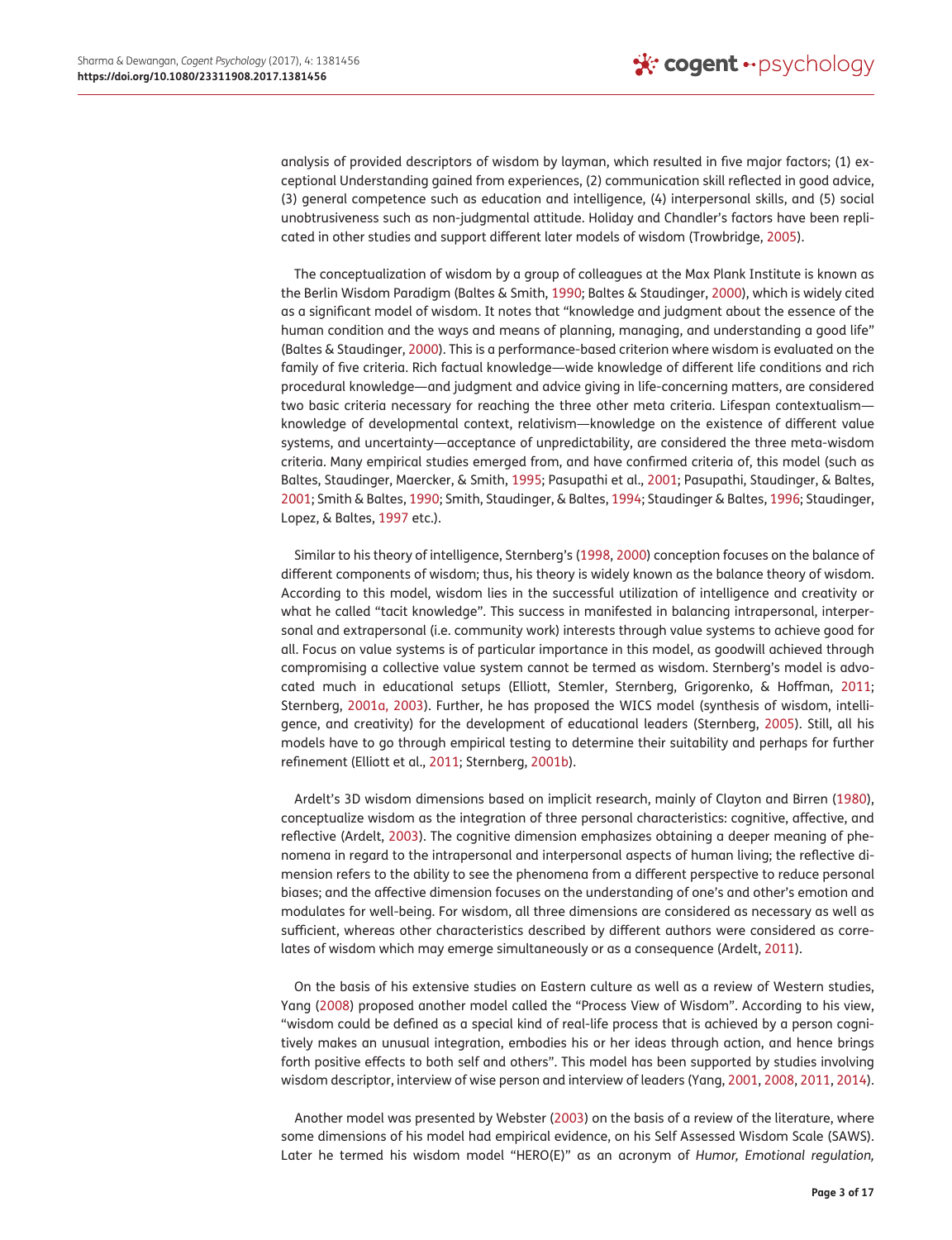*Reminiscence/reflectiveness, Openness, Experience* (Webster, 2014, p. 167)*.* Humor—as a sense of closeness to others and a mature coping strategy, emotional regulation—as exposure and understanding of the full spectrum of emotion, openness—to diversity of ideas, values, and experiences, and experience of different life transition as well as negative sides of life, have been added in this model. Unlike Ardelt's model, this model adds learning from the autobiographical account in coping in reflectiveness dimension.

On a similar note, Bassett (2005) gave an emergent model of wisdom which includes developmental trajectory and strategies for teaching wisdom. Wisdom is explained as having four dimensions: discerning (cognitive), respective (affective), engaging (active) and transforming (reflective). Further, the model also includes the chief characteristics, proficiency, manifestation and learning prompt for each of the four dimensions. The model suggested transformative learning as a means for learning to become wise(r).

People often reported life experience as a significant wisdom characteristic and thought that various range of experiences facilitate wisdom (Ardelt, 2005; Bluck & Glück, 2005). However, it was made clear that it was not some critical experiences per se but that attitude, reflection and learning toward life experience brought wisdom to the people who have demonstrated wisdom. Based on this notion that life experience can facilitate wisdom when modulated through four resources—a sense of mastery (M), openness toward life experience (O), reflective attitude (R) and emotion regulation with empathy (E), Glück and Bluck (2013) have presented the "MORE life experience model". The sense of mastery suggests one's self-belief in dealing with difficult life situations with acceptance of uncontrollability of several at the same time. Awareness of limits of ones' view and acknowledgment of the presence of several other views, which brings openness to an individual and reduces personal bias or prejudice, have been found one of the most consistent personal characteristics associated with wisdom (Glück, 2015). Willingness to see things in a broader perspective, the ability to question one's view from several viewpoints, and complex thinking style in terms of understanding the whole of an event are known as reflective attitude and has been considered an important component of personal wisdom. Reflective attitude has been considered as the predecessor of wisdom as it brings life insight. The final resource of the MORE model, emotion regulation and empathy, suggests ability to deal effectively with one's and other's emotion as well as utilization of understanding of emotion in a prosocial manner. All components of the MORE life experience model have been discussed as an important component in different theoretical understanding, research findings, and measures of wisdom (Glück & Bluck, 2013; Weststrate & Glück, in press).

Models given by Holliday and Chandler (1986), the Berlin Wisdom Paradigm Baltes and Smith (1990), Baltes and Staudinger (2000), Sternberg (1998, 2000), Ardelt (2003), and Yang (2008) explain the manifested part of wisdom. These models provide us with the understanding that when manifested in behavior, wisdom expresses itself on these dimensions or criteria. The model given by Webster (2003), Bassett (2005) and Bluck and Glück (2005) reflect upon those factors which are responsible for or foster the ontogenesis of wisdom. In conclusion, we can say that although there are differences in the ways wisdom has been defined, there is substantial agreement for the essential elements or components of the wisdom concept (Glück, 2015; Glück & Bluck, 2013; Jeste et al., 2010; Staudinger & Glück, 2011).

#### **4. Wisdom intervention**

There are differences in opinion in terms of whether wisdom is a trait. Disagreement exists on whether wisdom is an innate and stable characteristic, or is dynamic in nature (Grossmann, Gerlach, & Denissen, 2016); some experimental works have suggested that wise decision-making and reasoning can be facilitated. A very early attempt to develop wise reasoning was made by Staudinger and Baltes (1996). Their attempt was based on the notion that mutual cognition or sharing of knowledge (discussing with others) and appraising one's own response can result in wise judgment, and it was supported by their experiments. In other experiments (Grossmann, Sahdra, & Ciarrochi, 2016; Kross & Grossmann, 2012) two types of wise reasoning—*dialecticism* (acceptance that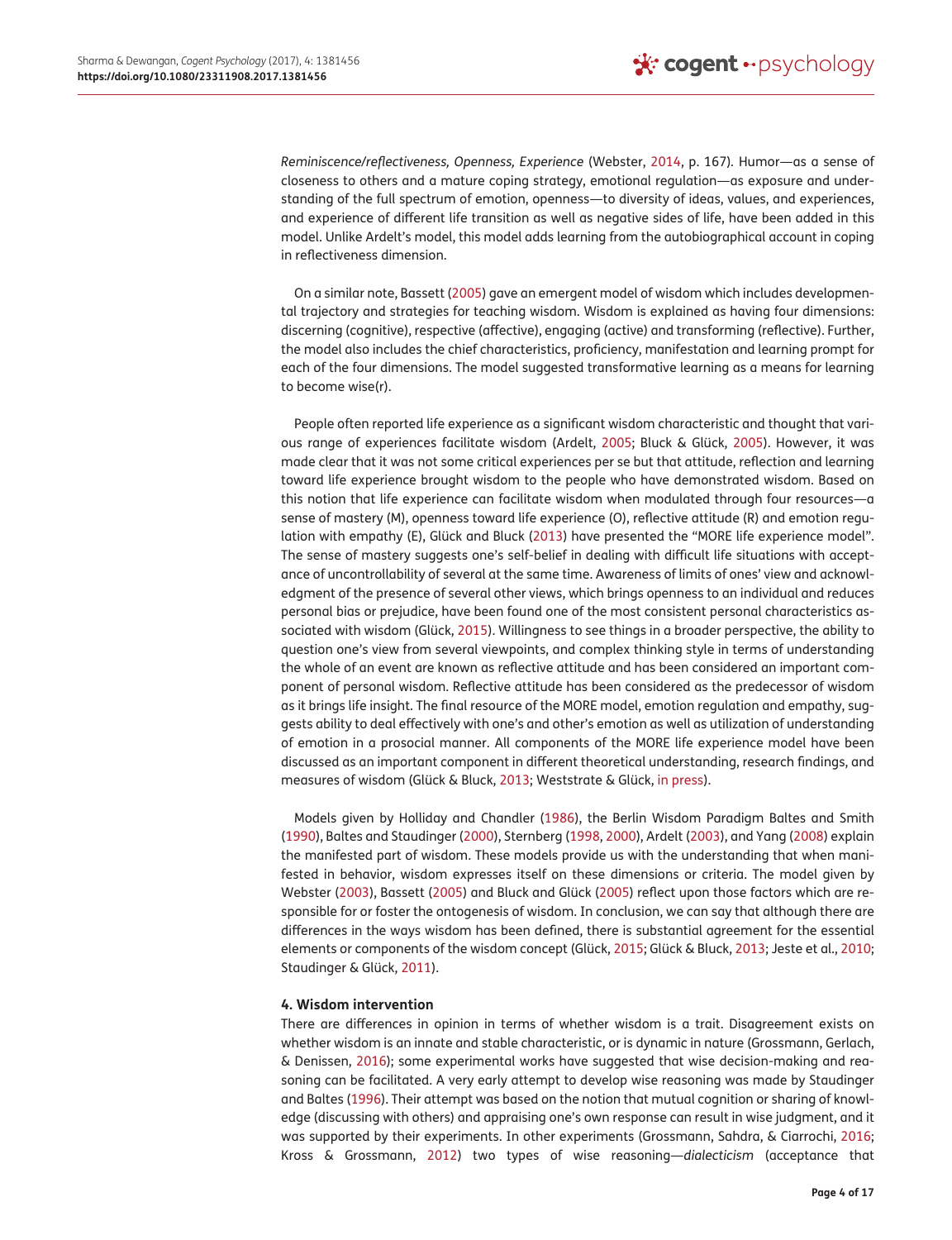circumstances do change) and *intellectual humility* (recognition of limitation of one's knowledge) were facilitated through psychological distancing (observing the events while reducing egocentrism). It was found that wise reasoning may arise in personal meaningful issues (e.g. while dealing with current failure) when an individual psychologically distance him/herself.

We did not find any attempt, other than that discussed above, which directly tries to intervene or facilitate wisdom. Both the discussed experimental attempts focused on immediately generated reasoning; they did neither focus on crystallization or acquisition of this reasoning in individuals nor assess long-term effects of the facilitative strategies. Hence, it is reasonable to say that although wisdom is considered to be of paramount value and psychological science aims to bring this concept to the area of intervention and implication (Glück, 2015), no significant attempts have been made in this regard.

## **5. Current concern**

In a review of models given on wisdom, we find most of them provide a description of wisdom, are theoretical in nature and lack empirical validation for the ontogenesis. A review of the work on wisdom also suggests that there is need to plan an intervention to facilitate or cultivate wisdom in different set-ups (Bangen, Meeks, & Jeste, 2013). Most of the empirical supports for wisdom models are correlational in nature; these models do not tell how this can be implemented in action—*how can wisdom be brought*?

In this view that models have to be checked in the practical ground, we focused on certain characteristics of wisdom described in the MORE life experience model and took this model in our exploratory venture. The MORE model was selected for exploration because: (1) the model includes the variables which are most commonly cited in another prominent wisdom model, (2) MORE components could be fostered through certain techniques which have some empirical validity, $^2$  and (3) in recent years, this model has received a lot of attention by researchers. The basic purpose was to seek the answer for the possibility *of development of wisdom in individuals by testing MORE model* and we plan to answer this by fulfilling two aims: first, *to find empirical support for the MORE life experience model,* we wanted to see whether MORE components predict participants' self-rated wisdom scores; and second, *to use this model as an intervention tool to foster wisdom.*

#### **6. Methodology**

#### *6.1. Participants and procedure*

Pasupathi et al. (2001) argued that the developmental challenges of the adolescent phase require one to develop the knowledge and skills that help them to cope with ill-defined life challenges. They concluded from their study that adolescence is a major period of normative age-related growth of wisdom, so it is the best time for sowing the seed of wisdom.

On a similar note, people most typically associate wisdom with leaders (Baltes, 2004; Paulhus, Wehr, Harms, & Strasser, 2002; Weststrate, Ferrari, & Ardelt, 2016). Wisdom is often reflected in acts of judgment, evaluation and advice giving (Baltes & Staudinger, 2000; Pasupathi et al., 2001) and leadership training and position can be taken as of one of the optimal outlets where wisdom can be practiced.

Therefore, by combining these two guidelines, our study was conducted during a Leadership course which is offered in the fall semester (August–December). The course content was based on the "New Psychology of Leadership Approach" (NPoL), an idea that the basic requirement of an effective leader is the wisdom required to be part of the consensus and create the consensus.

A total of 160 students enrolled for the "leadership course" were chosen to take part in the study. Participation in the study was completely voluntary. Out of 160, complete data on all intervention and pre–post test measures were obtained from 104 students (88.5% male) their age ranging from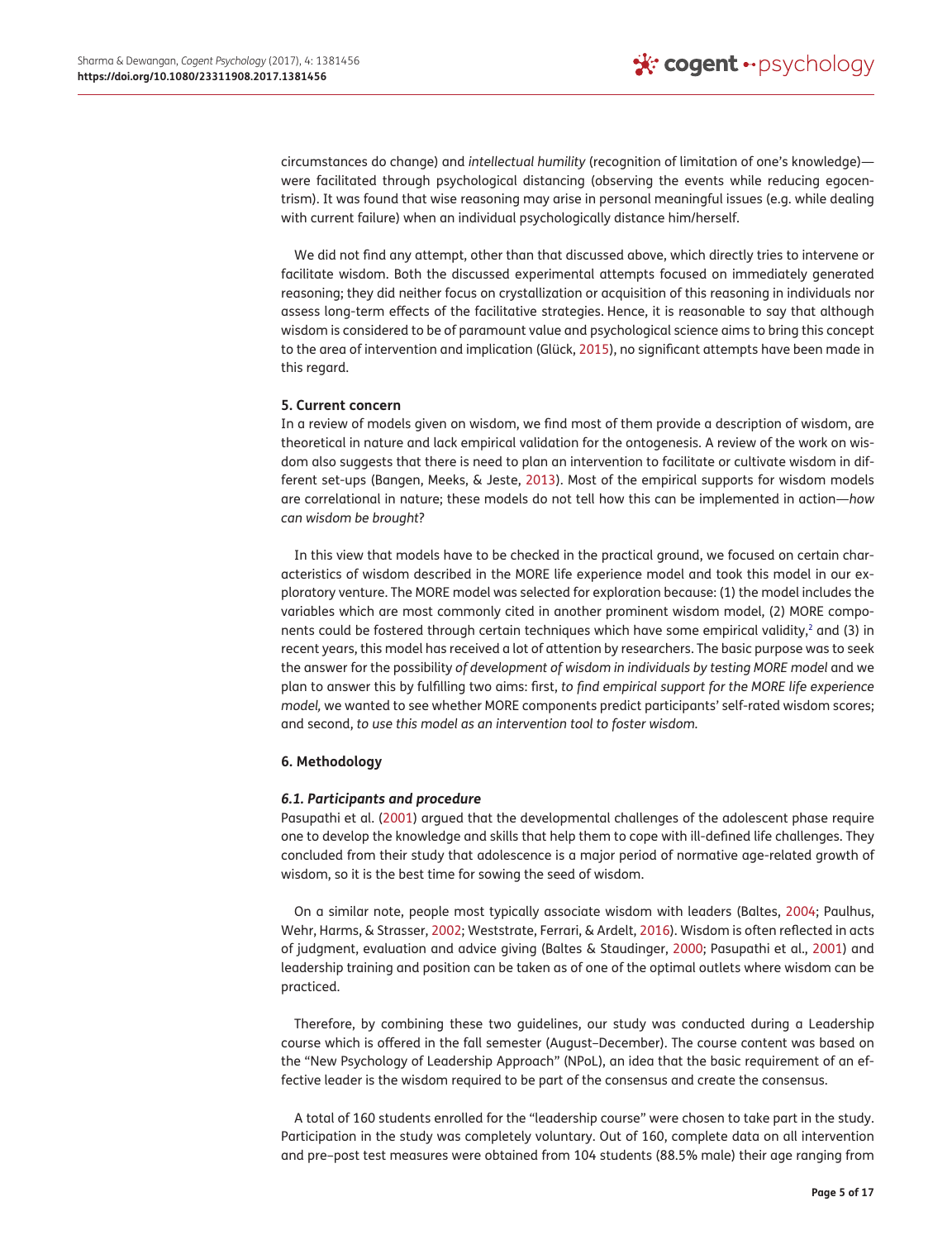19 to 22 years (Mean = 20.98, SD = 0.58). Therefore, the data of 104 participants were included for analysis. In the first week of the semester, the course was set out to put within the perspective of social identity theory and individual virtues leading to enabling identity, and in the same week preassessment was also completed on the below-mentioned self-assessment scales. In the second week, the first session of mindfulness training was introduced. In the third week, the first case discussion and narrative simulation were carried out. One class per week was allotted for the query and discussion on homework of mindfulness practice, journal writing and case simulation and discussion. The second and third session on mindfulness was introduced in the first week of consecutive months. The post-assessment was done at the end of the fall semester, and the total duration between pre- and post-assessment was 18 weeks.

## *6.2. Research design*

The study followed a pre-test/post-test design and students enrolled for "leadership" were purposely chosen (as explained in Figure 1). Pasupathi et al. (2001) suggested that adolescence is the best time to sow the seed of wisdom, and Yang (2011) suggested that leadership is an area where wisdom could be easily seen in action and is open for the assessment of tangible outcomes; this also gives us an opportunity to use life stances of different leaders reflecting virtues closely related to wisdom for intervention (see Gini & Green, 2013).

## *6.3. Instruments*

*Personal mastery scale* (Pearlin & Schooler, 1978) was used to assess participants' sense of personal mastery. This seven-item scale is self-administered and each item is rated on four-point scales ranging from "strongly agree (1)" to "strongly disagree (4)". The validity of the scale was checked in different health-related setups (Caputo, 2003; Pudrovska, Schieman, Pearlin, & Nguyen, 2005). The scale had good internal consistency with 0.72 alpha values.

*Big five inventory* is a widely used personality scale (John & Srivastava, 1999), and contains 44 items and measures 5 personality dimensions: extraversion (8 items), agreeableness (9 items), conscientiousness (9 items), neuroticism (8 items), and openness (10 items). Each item is rated on fivepoint scales ranging from "strongly disagree (1)" to "strongly agree (4)". A major focus of using this scale in the current study was on the openness dimension. The scale has a good internal consistency and all alpha values were  $\geq 0.80$ .

*Reflective thinking questionnaire* (Kember et al., 2000) is used to assess reflective thinking, especially in educational setups, through 16 items in 4 types of reflective thinking mentioned by Mezirow (1991). *Habitual Action* refers to involvement in learned action automatically with little consciousness, *Understanding* refers to the use of pre-existing knowledge without appraising it, *Reflection*



**Figure 1. Design of current research.**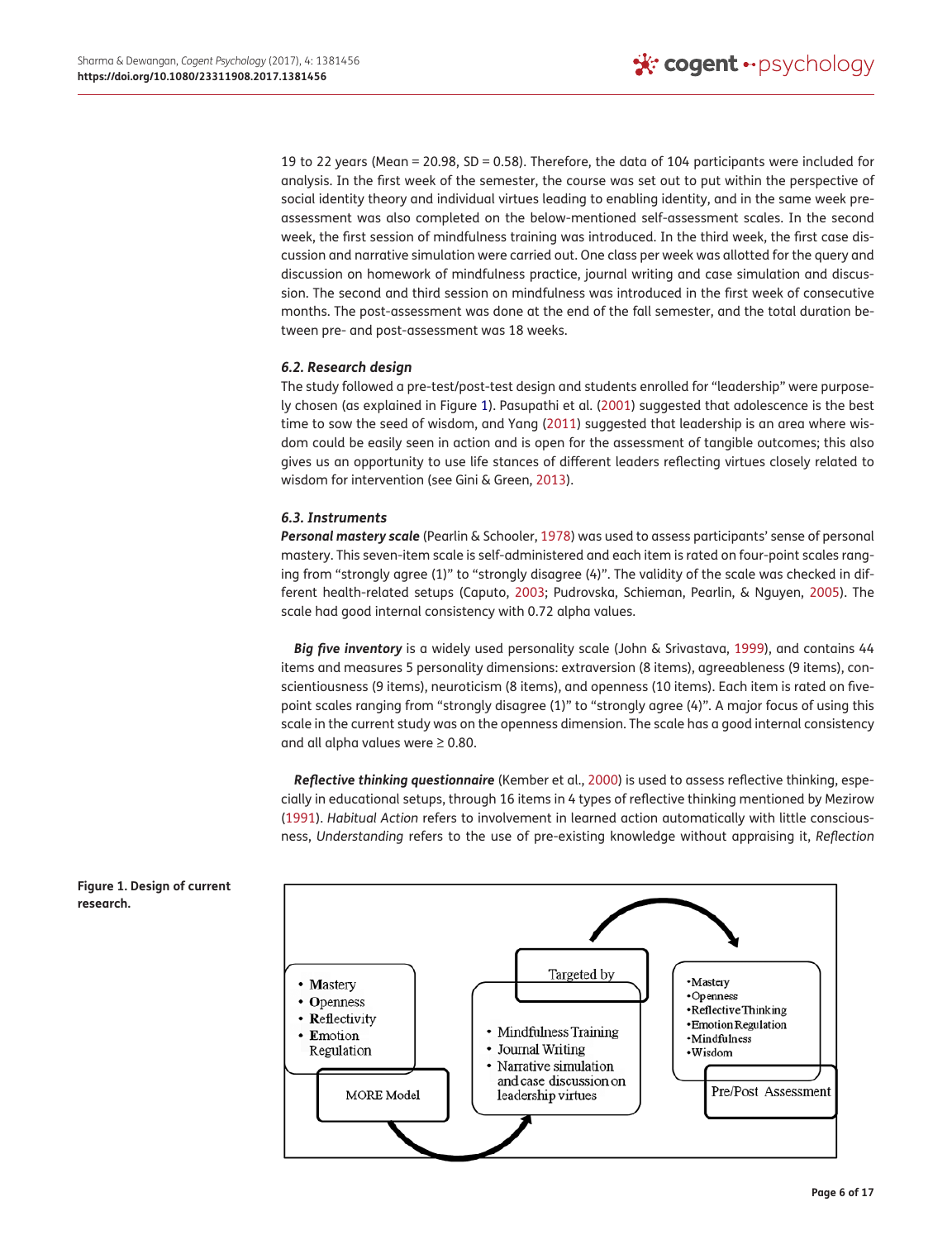refers to validity testing of belief and knowledge, and *Critical Reflection* is considered as the higher level of reflective thinking, and deals with the reasoning behind perception, thinking, and action. Each dimension consists of four items and each item is answered on a seven-point scale, from "definitely agree (1)" to "definitely disagree (7)". The Cronbach's alpha for different dimensions ranged from 0.62 to 0.76.

*Emotion regulation questionnaire* (Gross & John, 2003) differentiates between two types of emotion regulation strategies: a cognitive reappraisal (with 6 items) and expressive suppression (with 4 items). Reappraisal starts before full-blown emotion takes place and helps in reattribution to decrease the impact of the emotion-eliciting situation, thus is linked with less negative emotion, whereas suppression of emotion has been linked to inhibition of emotion-expressive behavior and linked with several emotion-related disadvantages (Gross, 2013). Ten items of this questionnaire are rated in a seven-point scale—"strongly disagree (1)" to "strongly agree (7)". The items are worded in such a way that they reflect the capacity to cognitively regulate the emotion appraisal and expression. The alpha value for reappraisal component was 0.79 and 0.73 for the suppression.

*Mindful attention awareness scale* (MAAS; Brown & Ryan, 2003) measures the general tendency of being attentive to present-moment experiences in daily life. This scale has 15 items, such as "I could be experiencing some emotion and not be conscious of it until sometime later" (item-1), and "I find it difficult to stay focused on what's happening in the" (item-3). Each item is rated on a sixpoint Likert-type scale (almost always to almost never). Mindfulness increases with increasing score. The internal consistency was 0.89.

*3D wisdom scale* (3D-WS; Ardelt, 2003) is one of the most used self-assessment wisdom scales (Glück et al., 2013). Three dimensions (total 39 items) of this scale are: Cognitive (14 items), Reflective (12 items), and Affective (13 items), and items are rated on a five-point Likert scale from "strongly agree" to "strongly disagree". Cronbach's alpha was reported 0.78, 0.75, and 0.74, respectively, for the cognitive, reflective, and affective wisdom dimensions by Ardelt (2003). However, in our study Cronbach's alpha was less; it was 0.68, 0.66, 0.41, and 0.76 for the cognitive, reflective, and affective wisdom dimensions and composite scale, respectively. High score is interpreted as being high for that particular dimension. Among other available self-assessed wisdom scales, 3D-WS has the advantage that its three-dimensional components cover, and are thus compatible with, different conceptualizations of both implicit and explicit wisdom theories (Ardelt, 2011). Due to these reasons, 3D-WS is chosen as a criterion variable in the present study.

## *6.4. Intervention*

*Mindfulness training* Mindfulness training based on Hanh's (1999) "The miracle of mindfulness", was followed. According to Baer (2003), mindfulness is "the non- judgmental observation of the ongoing stream on internal and external stimuli as they arise". This defines mindfulness as an ability to be "conscious of purpose" and still being non-judgmental to the perception and experiences. Now, this opens up the possibility for an individual to view, understand and accept different viewpoints, values and behaviors of own and others, which lead to better emotional and social management. Glück and Bluck (2013) reported that one of the basic characteristics of wise people is the ability to see things in different perspectives, being less judgmental and accepting others' values and views; mindfulness training could be one of the best ways to approach this. Mindfulness was expected to enhance openness, reflectiveness, and emotion regulation of participants (Crescentini & Capurso, 2015; Hayes & Feldman, 2006; Hölzel et al., 2011; Ortner, Kilner, & Zelazo, 2007).

The module for mindfulness followed three sessions, starting with an anecdote followed by training of different elements in mindfulness practice, and then homework. The training in the first session includes "training to sit" and "focus on breath". The second session starts with queries and discussions about the previous session and homework, then the second anecdote followed by "training for being conscious to mind"; similarly, the third session includes "training to be mindful of each moment".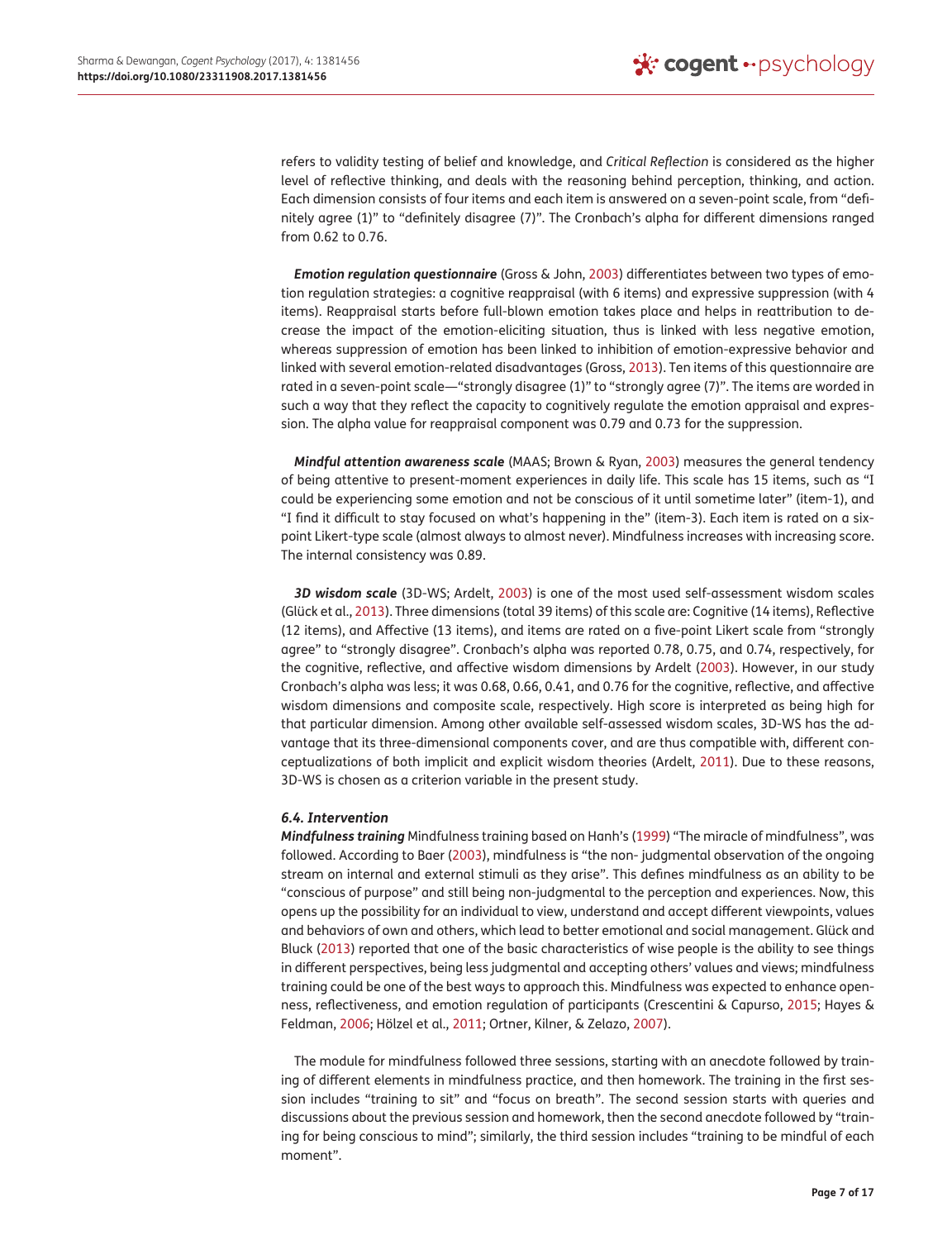*Narrative simulation and case discussion.* Narrations of life incidences and life experiences of people help us to live through those moments and by discussing those, provide a sense of going through the thought and emotion the person may have felt. The significance of narrative simulation in wisdom development can be understood in Ferrari, Weststrate, and Petro's (2013) words:

[in] the narrative simulations individuals create of (a) hypothetical situations that may come to pass and (b) situations lived by others (e.g. literary or historicalexemplars or others personally were known), as well as the reasoning processesthrough which individuals make meaning of these simulations.

People often report life events or stories of wise nominated people (Weststrate et al., 2016) and their own life experience to reflect on it as wise incidents (Glück, Bluck, Baron, & Mcadams, 2005; Yang, 2014). According to Mar and Oatley (2008), narrative simulation has many advantages: (1) the audience may access a rich experience of events which was out of reach (such as historical, events of other's life, critical events) to him or her, (2) reflective processing can be done for the given incident, (3) it may help the audience to compare, predict and modify one's own behavior and at the same time understanding empathetically the behavioral contingency of the character in a given incident. Storytelling or narrative mode of intervention has been discussed well as an effective way to facilitate affective and behavioral changes (Kottler, 2015).

Combining the knowledge that wisdom is best reflected in acts of judgment and evaluation (Baltes & Staudinger, 2000; Pasupathi et al., 2001) and narrative simulation is a way for other people to experience and live through those experiences (Ferrari et al., 2013), the case studies of outstanding leaders were simulated in the present study. The eight case studies were chosen from the book "Ten virtues of outstanding leaders" by Gini and Green (2013) for the simulation and case discussion. The book follows the format of identifying one prominent virtue as a theme in a significant event of outstanding leaders and provides the snippets and discussion on it. The following cases were chosen for the present work due to the close association of case virtues with wisdom:

- (1) Deep honesty—James Burkey
- (2) Moral courage—Abraham Lincoln
- (3) Moral vision—Winston Churchill
- (4) Deep selflessness—Martin Luther King
- (5) Compassion and care—Oprah Winfrey
- (6) Intellectual excellence—Franklin Delano Roosevelt
- (7) Creative thinking—Herb Kelleher
- (8) Fairness—Dwight Eisenhower

*Journal writing* Reflection-on-action has been considered as an essential component of professional training and courses (Kember et al., 1996). Thus, journal writing has been used in various professional educational setups to promote reflective thinking among students (Brooman & Darwent, 2012; Carson & Fisher, 2006; Chirema, 2007). In this study, the journal writing included two aspects; first, writing own thoughts and experiences with homework of mindfulness training and second, the reflections on narration and discussion of leadership vignettes. The following questions were provided to the participants to guide their reflection to not only understand and empathize the experiences of the characters in the vignettes but also relate them to their own life: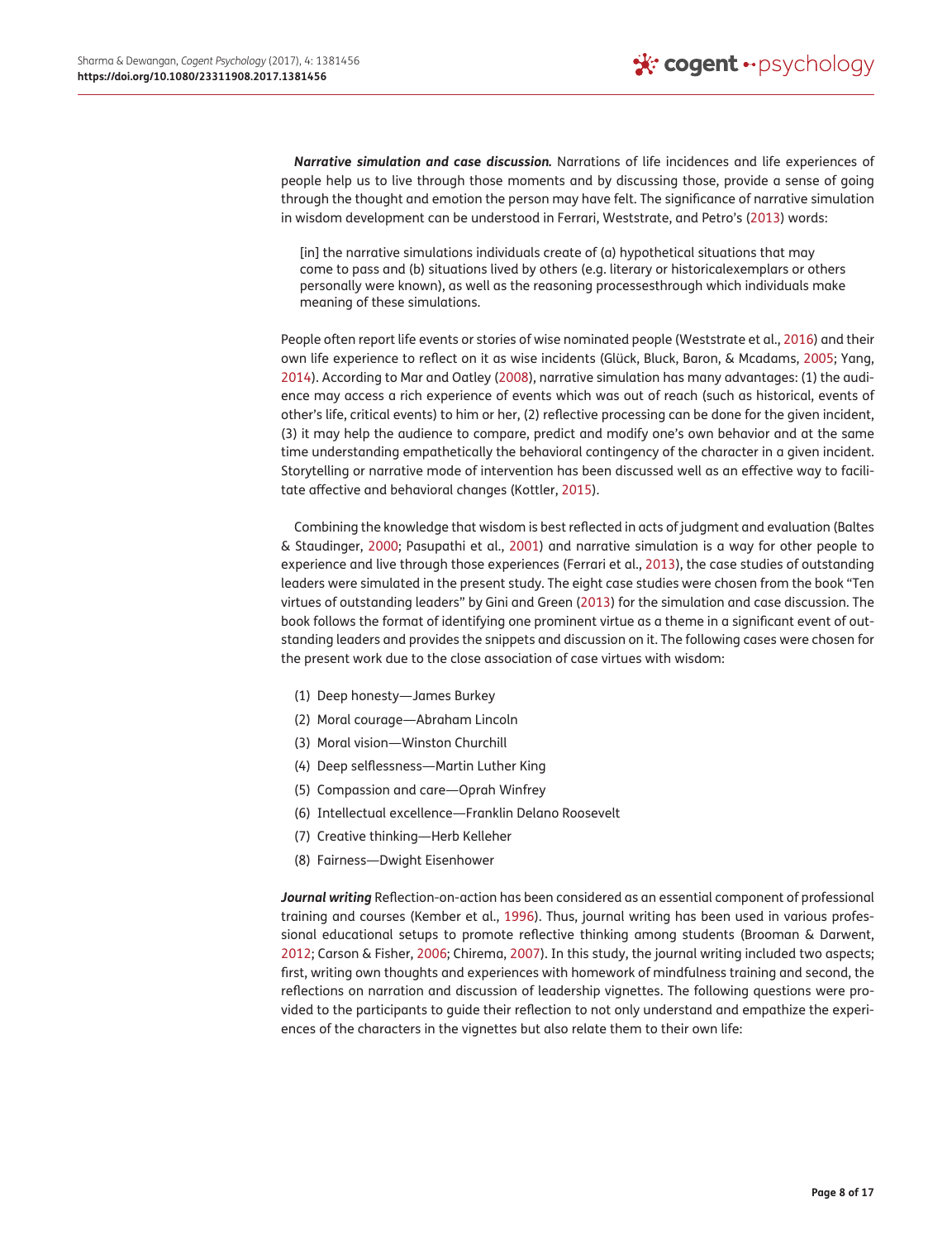- (1) Retrospect your life, and look for the different instances where you have shown this virtue.
- (2) If not as "1" then, identify those situations in your past where you could have acted with this virtue.
- (3) Re-imagine your past and describe followings: Have you learned any important lesson from your life experiences?, How this lesson can also help others?, How this virtue will shape someone's goal, and how much these virtues will shape the world around you?

#### *6.5. Analysis*

Data were screened for outliers and assumptions pertinent to different statistical tests used. *Z*-score (−3.29 < *Z* < 3.29) outliers were identified in pre-intervention assessment score of *Habitual Action, Understanding,* and *Critical* Reflection, and post-intervention assessment score of *Habitual Action, Understanding, Reflectiveness, Openness (BFI), Reflective (3D*-*WS)* and *Affective (3D*-*WS).* Removal of 5% of extreme outliers did not affect significantly their corresponding actual mean; hence, scores were retained.

Means and standard deviations were calculated for Age. The components of the MORE model (conceptualized as personality variable and/or antecedent to the development of wisdom) and the associated intervention are used as criterion in the study to predict the self reported wisdom (on 3D wisdom scale). Stepwise regression analysis was performed to predict different components of the 3D-wisdom scale to provide the empirical support for the model (Aim I) and finally a paired *t*-test was used for comparing targeted areas on pre- and post-intervention assessments, along with the calculation of Cohen's *d* for the effect size (Aim II).

#### *6.6. Results*

Different components of wisdom (3D wisdom) were predicted by different targeted variables of the MORE model, using step-wise regression analysis (see Table 1). Using post assessment value of targeted variables, results suggest that habitual action, personal mastery, and suppression positively predict cognitive components of wisdom (*β* = 0.24, *p* < 0.05; *β* = 0.24, *p* < 0.05, and *β* = 0.20, *p* < 0.05, respectively). Personal mastery and daily mindfulness experience positively predicted affective (*β* = 0.34, *p* < 0.001; *β* = 0.23, *p* < 0.05, respectively) and reflective (*β* = 0.43, *p* < 0.01; *β* = 0.26,

| Table 1. Prediction of different components of (3D) wisdom through MORE life experience<br>resources (post-intervention) ( $N = 104$ ) |      |                |                 |                |            |      |           |  |  |
|----------------------------------------------------------------------------------------------------------------------------------------|------|----------------|-----------------|----------------|------------|------|-----------|--|--|
| <b>Predictor variables</b>                                                                                                             | R    | R <sup>2</sup> | $R2$ (Adjusted) | $\Delta R^2$   | ΔF         | β    | t         |  |  |
| Criterion variable: cognitive wisdom                                                                                                   |      |                |                 |                |            |      |           |  |  |
| Habitual action (RT)                                                                                                                   | 0.24 | 0.06           | 0.05            | $\overline{a}$ | $5.99*$    | 0.24 | $2.45*$   |  |  |
| Personal mastery                                                                                                                       | 0.33 | 0.11           | 0.09            | 0.06           | $6.36*$    | 0.24 | $2.53*$   |  |  |
| Suppression (ER)                                                                                                                       | 0.39 | 0.15           | 0.13            | 0.04           | $4.67*$    | 0.20 | $2.16*$   |  |  |
| Criterion variable: affective wisdom                                                                                                   |      |                |                 |                |            |      |           |  |  |
| Personal mastery                                                                                                                       | 0.34 | 0.12           | 0.11            |                | $13.38***$ | 0.34 | $3.66***$ |  |  |
| Mindfulness (MAAS)                                                                                                                     | 0.41 | 0.17           | 0.15            | 0.05           | $6.10*$    | 0.23 | $2.47*$   |  |  |
| Criterion variable: reflective wisdom                                                                                                  |      |                |                 |                |            |      |           |  |  |
| Personal mastery                                                                                                                       | 0.27 | 0.07           | 0.06            |                | $7.73**$   | 0.43 | $2.78**$  |  |  |
| Mindfulness (MAAS)                                                                                                                     | 0.35 | 0.12           | 0.11            | 0.05           | $6.01*$    | 0.26 | $2.45*$   |  |  |
| Criterion variable: composite wisdom                                                                                                   |      |                |                 |                |            |      |           |  |  |
| Mindfulness (MAAS)                                                                                                                     | 0.33 | 0.11           | 0.10            |                | $12.34***$ | 0.33 | $3.51***$ |  |  |
| Reappraisal (ER)                                                                                                                       | 0.41 | 0.17           | 0.15            | 0.06           | $6.97**$   | 0.24 | $2.64***$ |  |  |

Notes: RT = reflective thinking, ER = emotional regulation, MASS = mindful attention awareness scale.

\**p* < 0.05.

\*\**p* < 0.01.

\*\*\**p* < 0.001.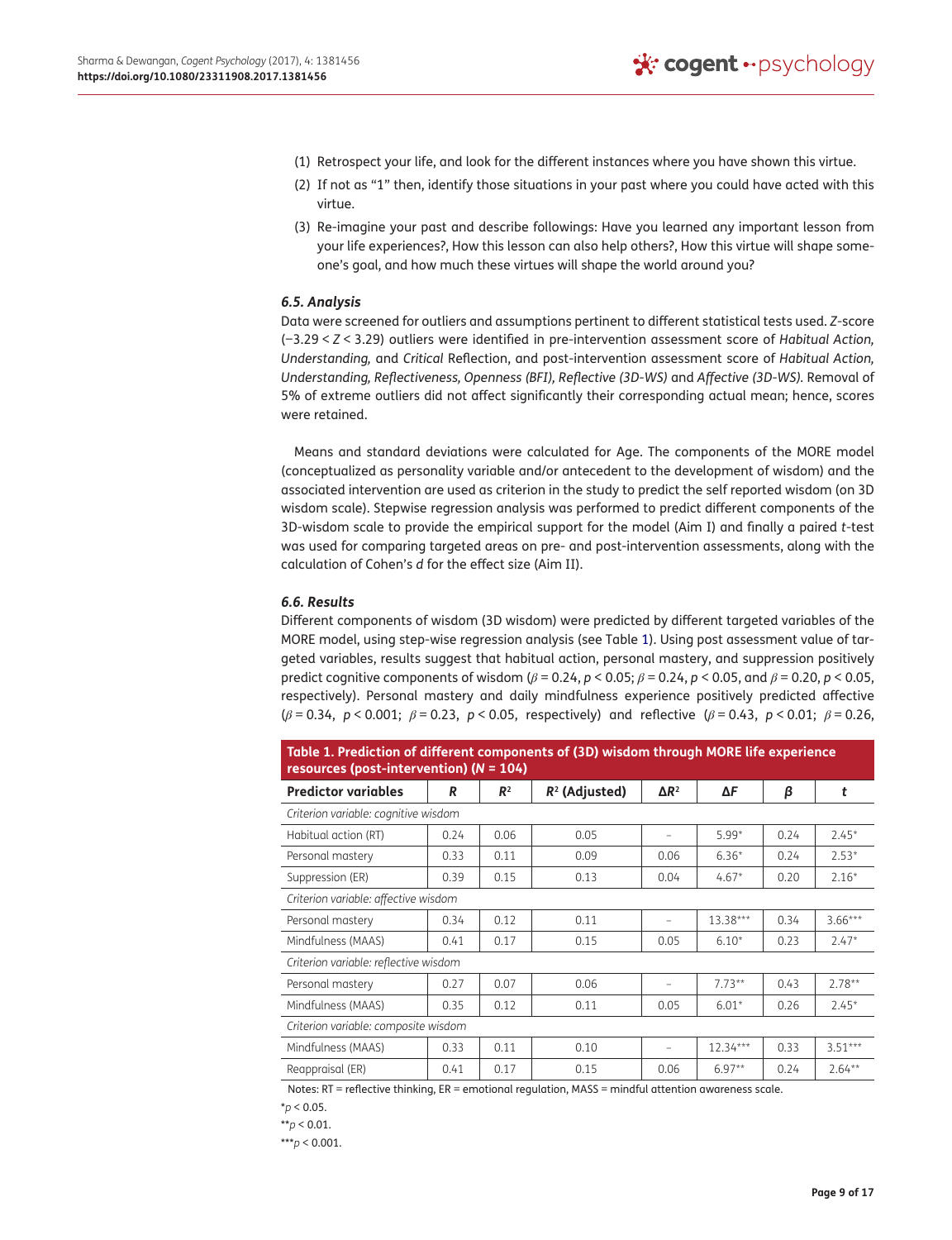*p* < 0.05, respectively) components of wisdom. However, only daily mindfulness experience and reappraisal related to emotion positively predicted composite wisdom (*β* = 0.33, *p* < 0.001; *β* = 0.24, *p* < 0.01 respectively).

Intervention outcomes used a paired *t*-test and Cohen's *d* (Tables 2 and 3). After 18 weeks of intervention, participants' emotion suppression and automaticity toward habituated action decreased significantly [*t*(103) = 3.52, *p* < 0.001, *d* = 0.34; *t*(103) = 2.60, *p* < 0.05, *d* = 0.26, respectively]. No other significant difference was found in different targeted MORE components after intervention (Figures 2 and 3). Any significant difference was also not observed in self-rated wisdom by the participants (Table 3). However, the effect size of 0.10 and above could be seen on emotional reappraisal [*t*(103) = 1.74, *p* = 0.09, *d* = −0.17]; reflection component of reflective thinking [*t*(103) = 1.02, *p* = 0.31, *d* = −0.10], extraversion and conscientiousness of personality dimensions [*t*(103) = 1.11, *p* = 0.27, *d* = −0.11; *t*(103) = 1.88, *p* = 0.06, *d* = 0.18, respectively] and also in affective wisdom  $[t(103) = 1.15, p = 0.26, d = 0.11].$ 

| Table 2. Mean differences in different MORE related components after 18 weeks intervention<br>$(N = 104)$ |                         |           |                       |           |           |                               |       |              |  |
|-----------------------------------------------------------------------------------------------------------|-------------------------|-----------|-----------------------|-----------|-----------|-------------------------------|-------|--------------|--|
| <b>Outcome</b>                                                                                            | <b>Pre-intervention</b> |           | Post-<br>intervention |           | t(103)    | 95% CI for<br>mean difference | p     | Cohen's<br>d |  |
|                                                                                                           | М                       | <b>SD</b> | M                     | <b>SD</b> |           |                               |       |              |  |
| Personal<br>mastery                                                                                       | 19.32                   | 3.08      | 19.43                 | 3.30      | $-0.33$   | $-0.74, 0.53$                 | 0.75  | $-0.03$      |  |
| Reappraisal<br>(ER)                                                                                       | 25.83                   | 5.77      | 27.32                 | 7.17      | $-1.74$   | $-3.19, 0.20$                 | 0.09  | $-0.17$      |  |
| Suppression<br>(ER)                                                                                       | 18.97                   | 5.24      | 16.62                 | 4.75      | $3.52***$ | 1.02, 3.67                    | 0.001 | 0.34         |  |
| Habitual<br>action (RT)                                                                                   | 11.92                   | 2.37      | 10.95                 | 2.96      | $2.60*$   | 0.23, 1.17                    | 0.011 | 0.26         |  |
| Under-<br>standing<br>(RT)                                                                                | 13.86                   | 2.66      | 13.73                 | 3.31      | 0.37      | $-0.55, 0.78$                 | 0.71  | 0.04         |  |
| Critical<br>reflection<br>(RT)                                                                            | 13.15                   | 2.43      | 13.00                 | 3.38      | 0.44      | $-0.51, 0.79$                 | 0.66  | 0.04         |  |
| Reflection<br>(RT)                                                                                        | 15.25                   | 2.24      | 15.55                 | 2.07      | $-1.02$   | $-0.88, 0.28$                 | 0.31  | $-0.10$      |  |
| Extraver-<br>sion                                                                                         | 24.42                   | 4.30      | 24.93                 | 4.43      | $-1.11$   | $-1.42, 0.41$                 | 0.27  | $-0.11$      |  |
| Agreeable-<br>ness                                                                                        | 31.18                   | 4.99      | 30.84                 | 4.74      | 0.66      | $-0.70, 1.39$                 | 0.51  | 0.06         |  |
| Conscien-<br>tiousness                                                                                    | 29.78                   | 4.00      | 28.78                 | 5.05      | 1.88      | $-0.05, 2.07$                 | 0.06  | 0.18         |  |
| Neuroticism                                                                                               | 23.85                   | 4.54      | 24.23                 | 4.57      | $-0.75$   | $-1.40, 0.63$                 | 0.45  | $-0.07$      |  |
| Openness                                                                                                  | 33.64                   | 4.96      | 34.13                 | 5.51      | $-0.77$   | $-1.75, 0.77$                 | 0.44  | $-0.08$      |  |
| Mindfulness<br>(MAAS)                                                                                     | 54.14                   | 10.47     | 53.40                 | 10.00     | 0.68      | $-1.43, 2.91$                 | 0.50  | 0.07         |  |

Notes: ER = emotional regulation, RT = reflective thinking, MASS = mindful attention awareness scale.

\**p* < 0.05.

\*\**p* < 0.01.

\*\*\**p* < 0.001.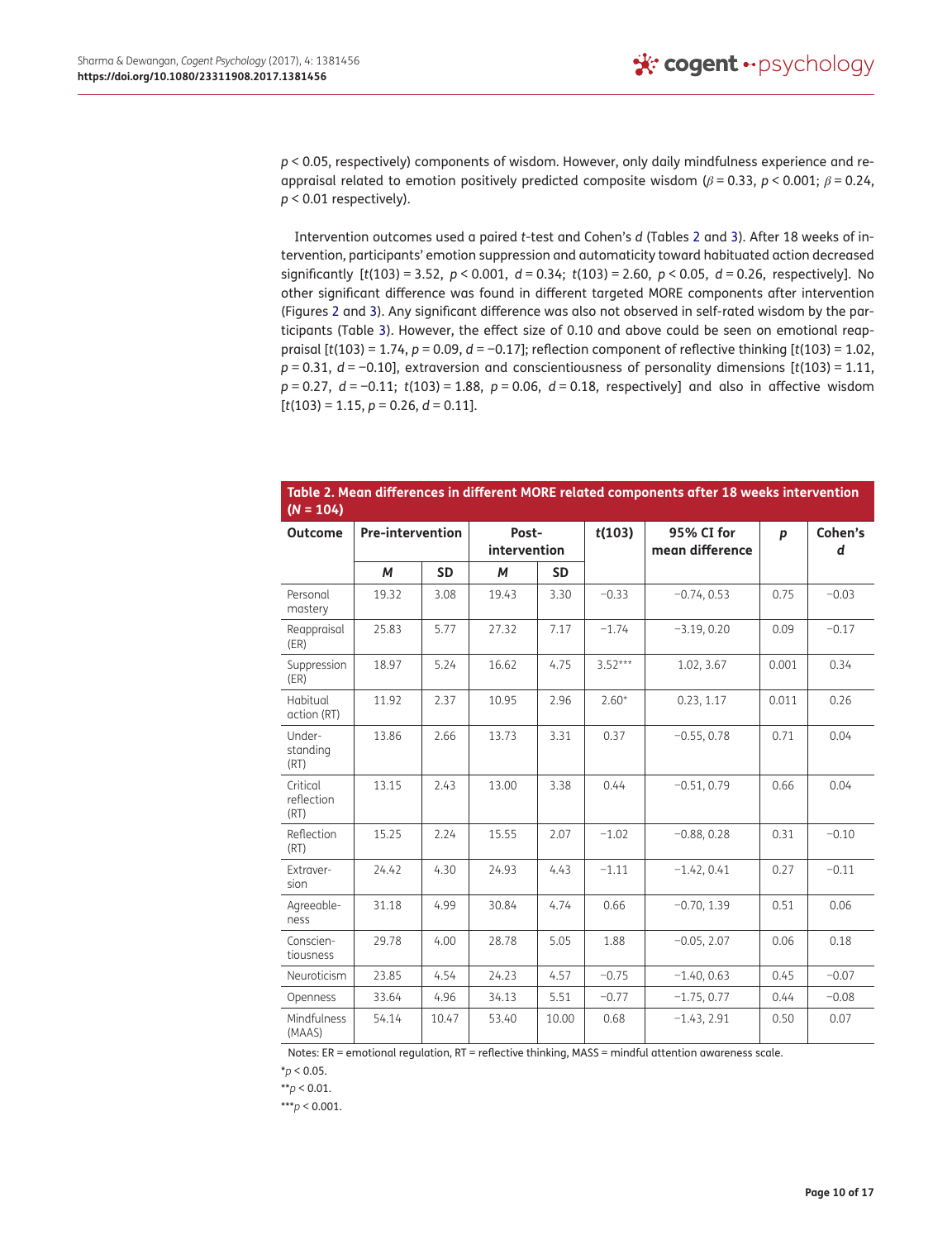| Table 3. Changes in self rated 3D-Wisdom after 18 weeks intervention ( $N = 104$ ) |                         |           |        |                      |         |                               |      |              |  |  |
|------------------------------------------------------------------------------------|-------------------------|-----------|--------|----------------------|---------|-------------------------------|------|--------------|--|--|
| Wisdom<br>outcome                                                                  | <b>Pre intervention</b> |           |        | Post<br>intervention |         | 95% CI for<br>mean difference | D    | Cohen's<br>d |  |  |
|                                                                                    | M                       | <b>SD</b> | М      | <b>SD</b>            |         |                               |      |              |  |  |
| Cognitive                                                                          | 44.07                   | 7.25      | 44.14  | 7.56                 | $-0.09$ | $-1.81, 1.65$                 | 0.93 | $-0.01$      |  |  |
| Reflective                                                                         | 37.62                   | 4.67      | 37.9   | 5.58                 | $-0.48$ | $-1.47.0.90$                  | 0.63 | $-0.05$      |  |  |
| Affective                                                                          | 39.89                   | 5.18      | 39.17  | 4.72                 | 1.15    | $-0.53, 1.97$                 | 0.26 | 0.11         |  |  |
| Composite                                                                          | 121.76                  | 13.05     | 121.26 | 13.59                | 0.34    | $-2.38, 3.38$                 | 0.73 | 0.03         |  |  |

**Figure 2. Mean differences in different MORE related components after 18 weeks intervention.**



**Figure 3. Mean differences in self rated 3D-Wisdom after 18 weeks intervention.**



## **7. Discussion**

The work presented here attempts to explore the possibility of development of wisdom. We attempted this by (1) seeking evidence for the role of MORE model components in a prediction of wisdom, and by (2) intervening on these components, with respect to whether they can be enhanced. The results are further discussed in two sections.

## *7.1. MORE components and 3D wisdom*

The MORE life experience model conceptualizes wisdom as the body of experience-based knowledge, consisting of both cognitive and non-cognitive resources (i.e. MORE components) (Glück &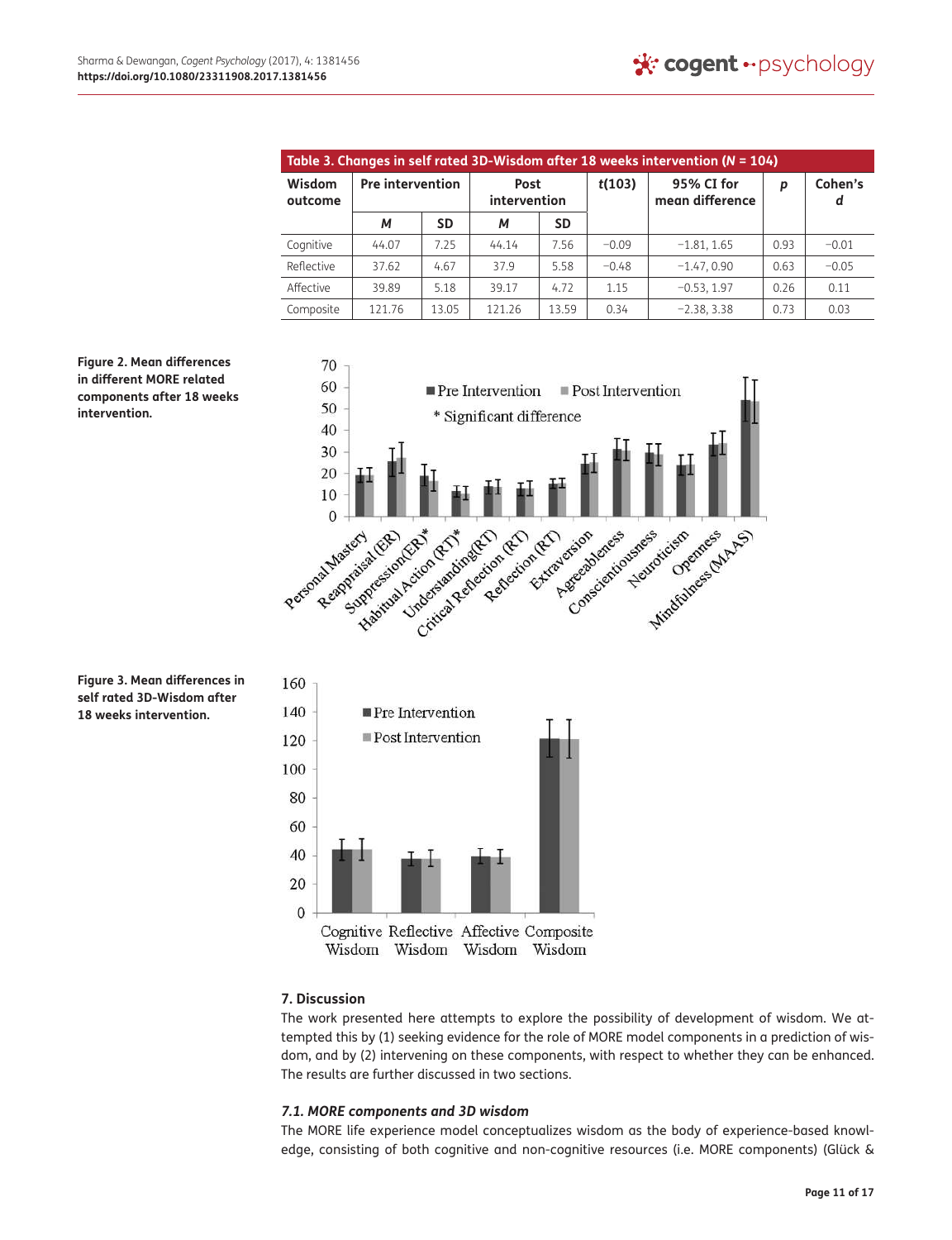Bluck, 2013). However, the MORE model still has to go through empirical testing, and the present study attempts this. The 3D wisdom scale was used for the criterion value because the conceptualization of wisdom as consisting of cognitive and non-cognitive resources matches with the conceptualization in the MORE model.

Significant predictions were found by MORE components. However, the factors predicting wisdom were varying as per the dimensions of wisdom, and personal mastery was the only component which positively predicted all three dimensions of wisdom. The sense of mastery is one of the psychological resources of coping, and "concerns the extent to which one regards one's life chances as being under one's own control" (Pearlin & Schooler, 1978). In the wisdom context, the sense of mastery also focuses on the acceptance of uncertainty of human living and limits of human capacity (Baltes & Staudinger, 2000), and we found in our study that participants' sense of personal mastery positively predicted their cognitive, affective, and reflective self-assessed wisdom. We assumed that sense of mastery occurs through a variety of direct experience, so no intervention was planned per se to address the sense of personal mastery; however, we anticipated that presentations of different life vignettes of individuals who achieved excellence would facilitate participants' sense of mastery.

A cognitive reappraisal in emotion regulation is expected to reduce experiential and behavioral components of negative emotion and thus takes place at the beginning of emotional experience before emotional-reaction trajectory formed fully (see Gross & John, 2003). Similarly, the capacity to control the expression of emotion is also part of the regulation which is expected by wise individuals, so they protect themselves and others from its negative consequences (Ardelt & Ferrari, 2014; Baltes & Kunzmann, 2004). In the present study, emotional regulation was not found as a significant predictor of affective component of wisdom in 3D-WS which deals with understanding of emotion and regulation; however, control over the expression of emotion (ER: suppression component) was found as predicting cognitive wisdom positively and capacity to reappraise the situation (ER: reappraisal) was found as predicting composite wisdom positively. This result may indicate the importance of cognitive strategizing in the regulation part, and hence the prediction of a cognitive and composite score of wisdom. In this study, emotion regulation was tapped for intervention through mindfulness practices.

Reflective thinking has been described as one of the major components of wisdom by an expert panel of wisdom researchers (Jeste et al., 2010), and has been part of self-assessment of wisdom scales (Ardelt, 2003; Webster, 2003). However, there are multiple ways in which reflective thinking could be conceptualized. Ardelt (2003) defines reflection as the ability to see phenomena from different perspectives, whereas Webster (2007) defines it as a tendency to look back to the past to gain insight (Weststrate & Glück, in press). Kember et al. (2000) recommended that in educational setups, reflectiveness should be assessed in terms of four components: *habitual action, understanding, reflection and, critical reaction*. Only habitual reaction type positively predicted cognitive wisdom (*β* = 0.24, *p* < 0.05), which was targeted mainly in two ways: mindfulness, and journal writing.

Finally, mindfulness was found as the only predictor in this study which predicted all affective, reflective ,and composite wisdom components. Current studies have shown several mechanisms, and the physical as well as psychological benefits of mindfulness practice. It is suggested that attention, decentering, and emotional regulation are a major mechanism of mindfulness (see metanalysis Zoogman, Goldberg, Hoyt, & Miller, 2015). It teaches the practitioner to bring attention to current thought, emotion, and sensation without labeling or judging it; thus, reducing biases and fostering openness. Becoming able to understand one's emotion allows one to regulate it in a better way and down-regulate immature reactions to it (Coffey, Hartman, & Fredrickson, 2010). We expected that daily mindfulness practice would help participants in enhancing their openness tendency, reflective thinking, and emotion regulation. Correlation of mindfulness to wisdom has been shown in previous research also (Beaumont, 2011).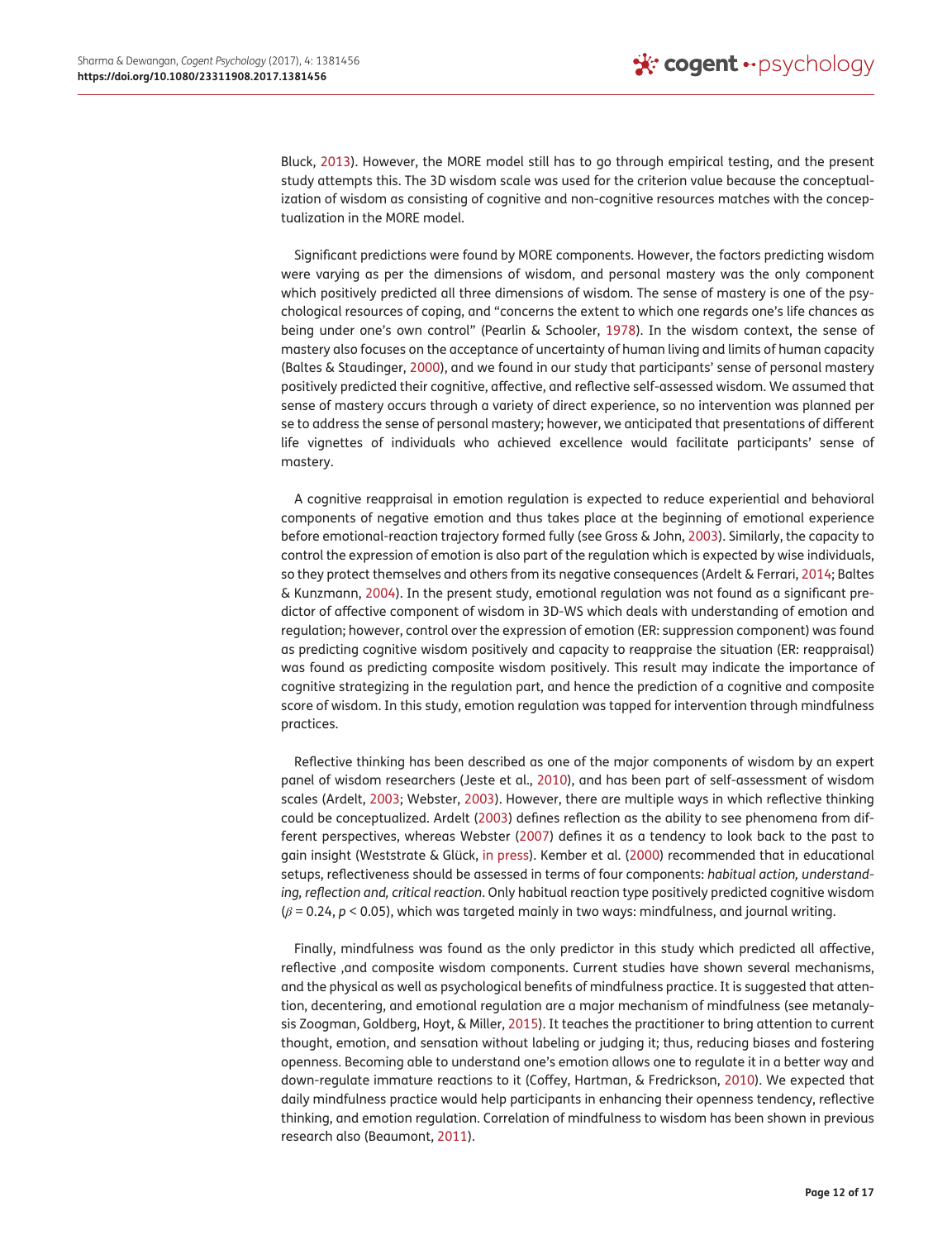There are lots of models of wisdom, existing, and emerging nowadays, but all are compromised by the absence of empirical evidence. Ardelt (2003) conceptualized that all three components of her 3D wisdom model (*cognitive, reflective, and affective*) are identical and one needs all three present simultaneously to be called wise. Other characteristics described of a wise person, such as ego integrity, maturity, humor and judgment skills, are assumed as correlates or consequences of wisdom and may be compassed within three dimensions of 3D wisdom. Some of the MORE components such as personal mastery, openness, and emotion regulation have been found correlated to all three dimensions and composite wisdom in previous research (Ardelt, 2011), and our findings support this claim to some extent.

#### *7.2. MORE intervention outcomes*

Many recommendations are there for the importance of effect size and inefficiency of only "*p*-value" in explaining and understanding the research (American Psychological Association, 2001). Especially in practice-based or intervention studies, the inclusion of effect size (ES) is much more (Dunst, Hamby, & Trivette, 2004). There are different ways to calculate ES depending on research design, and Cohen's'*d*' is one of the most common method. Cohen (1988) recommended to use and interpret ES as 0.20 (small), 0.50 (medium) and 0.80 (large). However, he also acknowledged the danger of out-of-context interpretation. Glass, McGaw, and Smith (1981, p. 104) and Coe (2002) recommended that in clinical and education setups, an ES as small as 0.10 should also be considered. As per this recommendation, we will discuss results in a combination of significance value and effect size (>0.10) for the present study.

In the intervention, components of the MORE model: openness, reflective thinking, and emotional regulation were targeted through mindfulness training, journal writing, narrative simulation, and case discussion on leadership virtues (personal mastery was not tapped because we believed that sense of mastery occurs through the variety of direct experience). We found that intervention outcomes show no significant differences on most of the targeted components, except, participants' tendency for emotional suppression decreased and their awareness toward habitual action increased with small effect sizes after the intervention. However, there was an increase in emotional reappraisal, reflective thinking, extraversion, and conscientiousness personality dimension with small effect sizes; but the *p*-values were not significant. Similarly, an increase in affective wisdom with small effect size and non-significant *p*-values was observed.

The kind of mix result we obtained, where intervention created change in intended direction with a small effect size and significant *p*-values for some components and insignificant for others, suggests that it might be possible to develop wisdom by targeting MORE components. However, to reach a consensual result where effect size is good and significant, certain additions are also required. First of all, perhaps the duration of the intervention was short. In this short duration some factors, specifically, personality variable may not be assumed to change. Stability of personality traits has been shown across different studies (see Roberts & DelVecchio, 2000) and in the present study also we did not found any increase in participants' self-reported openness. Second, a more intensive intervention is required, such as constant availability and help from a mentor, in-depth and in detail participative case discussion, etc. Conceptualization of development or ontogenesis of wisdom suggests three important factors (Baltes & Staudinger, 2000; Staudinger & Glück, 2011): (1) person general factors—cognitive capacities, certain characters (such as openness, social skills, value system, and self regulation), (2) expertise factors—motivation and practice for learning and availability of mentor, (3) facilitative experience—availability of context where wisdom can be practiced and displayed, influence one's learning from experience. When these factors are applied in one's autobiographical experience to plan, manage and review it contribute to the development of personal wisdom, and when the same is applied for general experience, contribution occurs to general wisdom (Staudinger & Glück, 2011). To work on these three factors: personal general factors, expertise factors, and facilitative experience, a longer and more intensive program is required.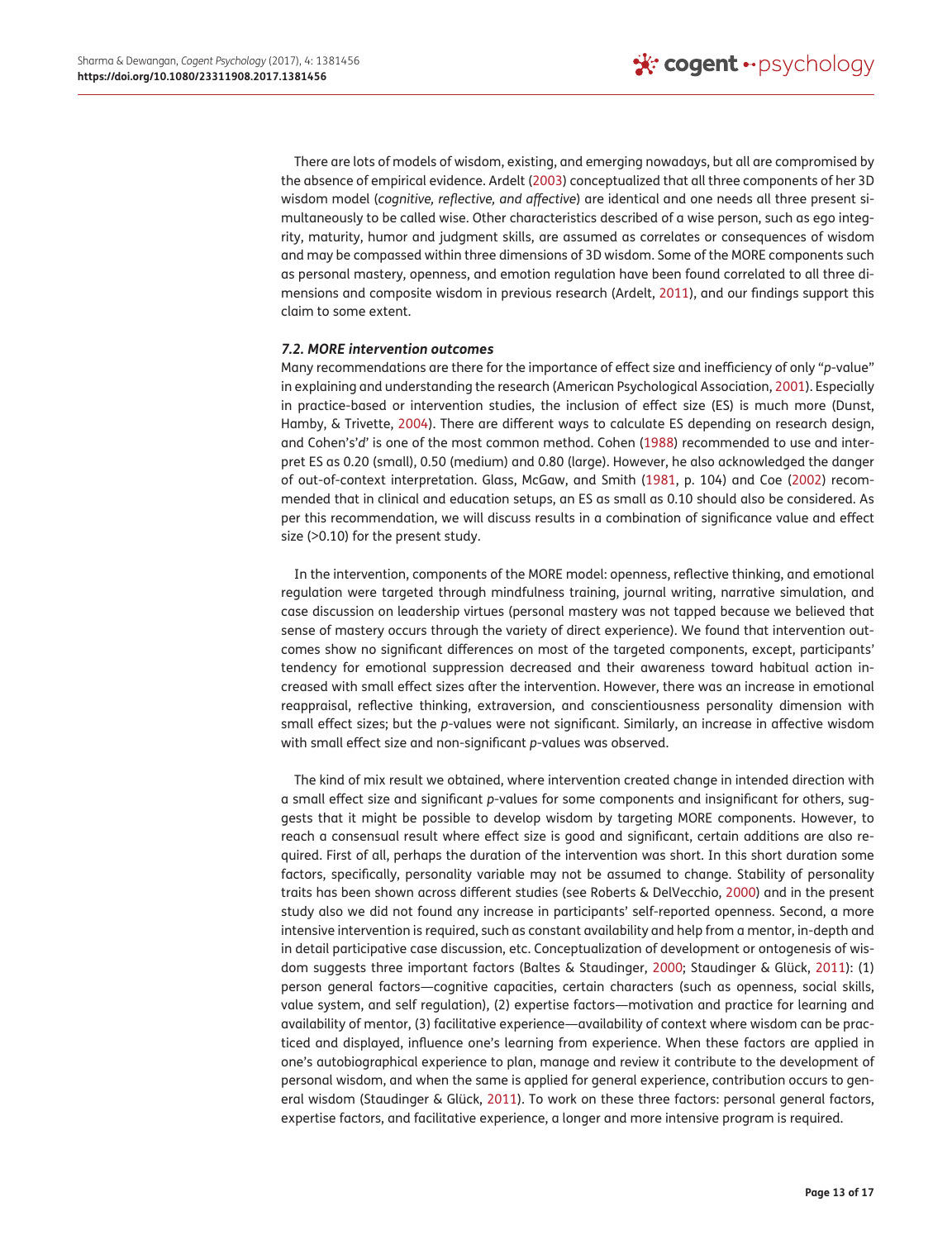Differentiation has been made between personal and general wisdom which suggests that personal wisdom is relatively difficult to achieve, as insight and introspection into one's own conduct is difficult compared to evaluating and judging other's (Mickler & Staudinger, 2008). It is also found that emergence of personal wisdom is itself difficult, and so is cultivation of personal wisdom. In the present study, we also did not find any significant change in wisdom after the intervention. Therefore, even with long and intensive intervention, a caution will still be required in hypothesizing about the development of personal wisdom.

## *7.3. Limitation and future direction*

A major limitation of this study could be that the identification of influence of given intervention on dimension of wisdom or components of the MORE model is not possible since the intervention plan included three different strategies. Mindfulness was found to be a significant predictor and it was the only quantified intervention variable. No quantification related to journal writing, narrative simulation, and case discussion was done, and therefore, analyzing any possibility that this intervention factor would affect more than one component and other work as a mediator or at worst did not play any role, was not possible. However, we adopted a pre-test–post-test repeated measure design but there was no control group to compare with. So studies could be conducted with mindfulness and other quantifiable components and a control group. Ardelt (2003) has argued that wisdom consists of all three dimensions, which need to be present simultaneously; however, we found that different components of the MORE model and intervention variable were not related and predicted all three dimensions of the 3D wisdom model; an investigation is also required to look at the conceptualization of wisdom. Further, as it is evident that personal wisdom is difficult and takes time to develop, a measure of general wisdom could be taken as a criterion variable to see the effect of the intervention on the development of wisdom.

## **8. Conclusion**

There is an abundance of wisdom models with untested implications. Theoretical models need to be translated in functional terms and models have to be tested; the present study was an initial attempt in this direction. The results from this study affirmed the conviction that wisdom may be amenable to the intervention. If an intervention which targets personal mastery and intensive mindfulness intervention is conducted; there is a higher possibility of intended results. The present study provides useful insights for future studies in the development of wisdom analyses.

#### **Funding**

The authors received no direct funding for this research.

#### **Author details**

Ankita Sharma<sup>1</sup> E-mail: ankitasharma@iitj.ac.in ORCID ID: http://orcid.org/0000-0002-1171-838X Roshan Lal Dewangan<sup>1</sup> E-mail: dewanganroshan@iitj.ac.in ORCID ID: http://orcid.org/0000-0003-3900-9400

1 Department of Humanities and Social Sciences, Indian Institute of Technology Jodhpur, Rajasthan, Jodhpur 342037, India.

#### **Citation information**

Cite this article as: Can wisdom be fostered: Time to test the model of wisdom, Ankita Sharma & Roshan Lal Dewangan, *Cogent Psychology* (2017), 4: 1381456.

#### **Notes**

- 1. If we take Clayton and Birren (1980) as first scientific investigation of wisdom, as a reference point.
- 2. Explained in detail further in methodology section.

#### **References**

- American Psychological Association. (2001). *Publication manual of the American Psychological Association* (5th ed.). Washington, DC: Author.
- Ardelt, M. (2003). Empirical assessment of a three-dimensional wisdom scale. *Research on Aging, 25*, 275–324. doi:10.1177/0164027503251764
- Ardelt, M. (2005). How wise people cope with crises and obstacles in life. *ReVision: A Journal of Consciousness and Transformation, 28*, 7–19. https://doi.org/10.3200/ REVN.28.1.7-19
- Ardelt, M. (2011). The measurement of wisdom: A commentary on Taylor, Bates, and Webster's comparison of the SAWS and 3D-WS. *Experimental Aging Research, 37*, 241–255. do i:10.1080/0361073X.2011.554509
- Ardelt, M., & Ferrari, M. (2014). Wisdom and emotions. In C. Herzog & P. Verhaeghen (Eds.), *The Oxford handbook of emotion, social cognition, and problem solving during adulthood* (pp. 256–272). New York, NY: Oxford University Press.
- Baer, R. A. (2003). Mindfulness training as a clinical intervention: A conceptual and empirical review. *Clinical psychology: Science and practice, 10*, 125–143. doi:10.1093/clipsy.bpg015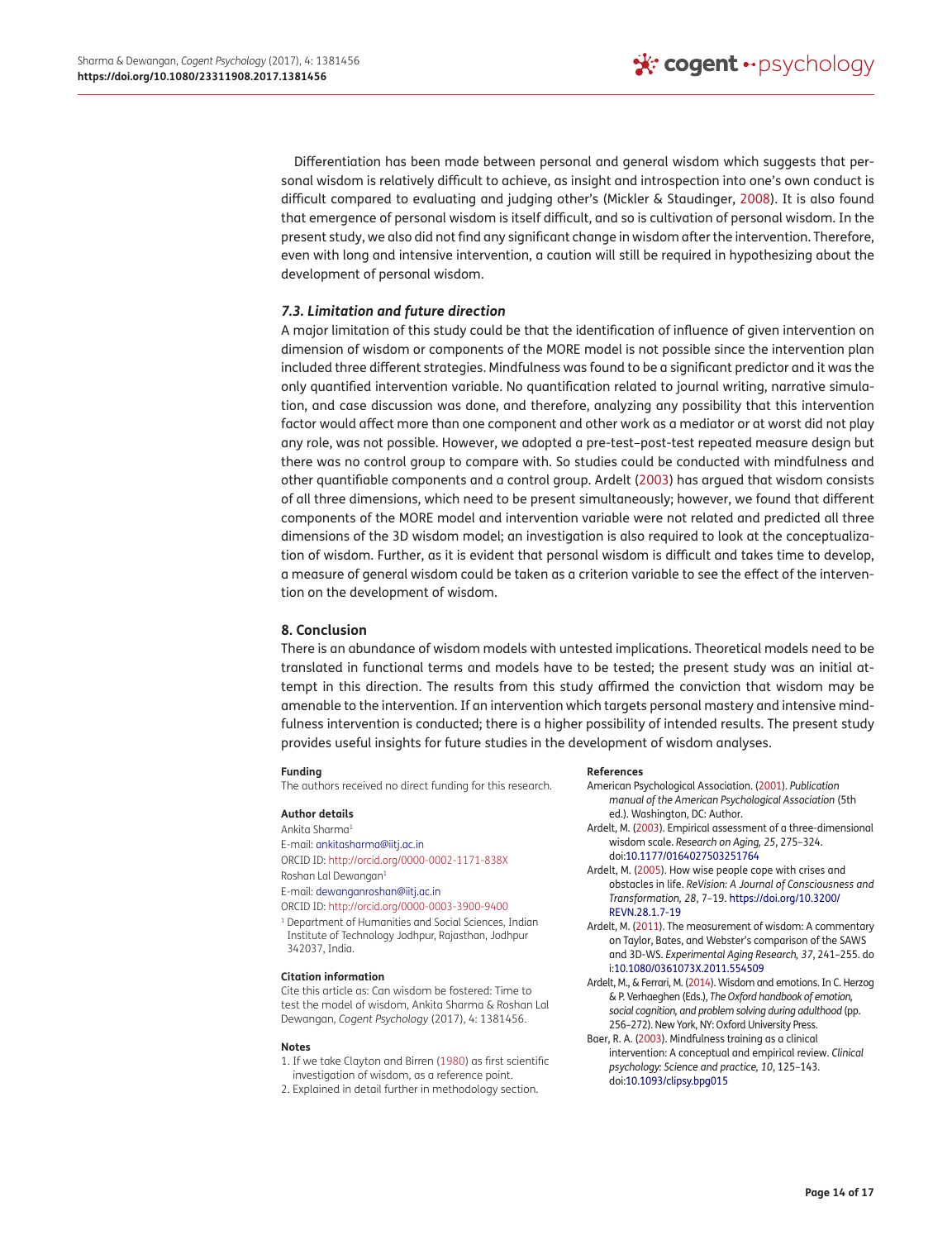- Baltes, P. B. (2004). *Wisdom as orchestration of mind and virtue paul*. Berlin: Max Planck Institute for Human Development.
- Baltes, P. B., & Kunzmann, U. (2004). The two faces of wisdom: wisdom as a general theory of knowledge and judgment about excellence in mind and virtue vs. wisdom as everyday realization in people and products. *Human Development, 47*, 290–299. doi:10.1159/000079156
- Baltes, P. B., & Smith, J. (1990). The psychology of wisdom and its ontogenesis. In R. J. Sternberg (Ed.), *Wisdom* (pp. 87– 120). New York, NY: Cambridge University Press. https://doi.org/10.1017/CBO9781139173704
- Baltes, P. B., & Staudinger, U. M. (2000). Wisdom: A metaheuristic (pragmatic) to orchestrate mind and virtue toward excellence. *American Psychologist, 55*, 122–136. doi:10.1037//0003-066X.55.1.122
- Baltes, P. B., Staudinger, U. M., Maercker, A., & Smith, J. (1995). People nominated as wise: A comparative study of wisdom-related knowledge. *Psychology and Aging, 10*, 155–166. https://doi.org/10.1037/0882-7974.10.2.155
- Bangen, K. J., Meeks, T. W., & Jeste, D. V. (2013). Defining and assessing wisdom: A review of the literature. *The American Journal of Geriatric Psychiatry, 21*, 1254–1266. doi:10.1016/j.jagp.2012.11.020

Bassett, C. (2005). Emergent wisdom: Living a life in widening circles. *ReVision: A Journal of Consciousness and Transformation, 27*, 6–11. https://doi.org/10.3200/REVN.27.4.6-11

- Beaumont, S. L. (2011). Identity styles and wisdom during emerging adulthood: Relationships with mindfulness and savoring. *Identity, 11*, 155–180. doi:10.1080/15283488.20 11.557298
- Bluck, S., & Glück, J. (2005). From the Inside Out: People's Implicit Theories of Wisdom. In R. Sternberg & J. Jordan (Eds.), *A handbook of wisdom* (pp. 84–109). Cambridge: Cambridge University Press. doi:10.1017/ CBO9780511610486.005
- Brooman, S., & Darwent, S. (2012). A positive view of first-year undergraduate reflective diaries: Focusing on what students *can* do. *Reflective Practice, 13*, 517–531. doi:10.1 080/14623943.2012.670618
- Brown, K. W., & Ryan, R. M. (2003). The benefits of being present: Mindfulness and its role in psychological wellbeing. *Journal of Personality and Social Psychology, 84*, 822–848. doi:10.1037/0022-3514.84.4.822
- Caputo, R. K. (2003). The effects of socioeconomic status, perceived discrimination and mastery on health status in a youth cohort. *Social Work in Health Care, 37*, 17–42. doi:10.1300/J010v37n02\_02
- Carson, L., & Fisher, K. (2006). Raising the bar on criticality: Students' critical reflection in an internship program. *Journal of Management Education, 30*, 700–723. doi:10.1177/1052562905284962
- Chirema, K. D. (2007). The use of reflective journals in the promotion of reflection and learning in post-registration nursing students. *Nurse Education Today, 27*, 192–202. doi:10.1016/j.nedt.2006.04.007
- Clayton, V., & Birren, J. (1980). The development of wisdom across the life span: A reexamination of an ancient topic. *Life-Span Development and Behavior, 3*, 103–105.
- Coe, R. (2002, September). *It's the effect size, stupid: What effect size is and why it is important*. Paper presented at the annual conference of the British Educational Research Association, University of Exeter, England. Retrieved March, 2017, from https://www.leeds.ac.uk/educol/ documents/00002182.htm
- Coffey, K. A., Hartman, M., & Fredrickson, B. L. (2010). Deconstructing mindfulness and constructing mental health: Understanding mindfulness and its mechanisms of action. *Mindfulness, 1*, 235–253. doi:10.1007/ s12671-010-0033-2
- Cohen, J. (1988). *Statistical power analysis for the behavioral sciences*. New York, NY: Academic Press.
- Crescentini, C., & Capurso, V. (2015). Mindfulness meditation and explicit and implicit indicators of personality and self-concept changes. *Frontiers in Psychology, 6*, 44. doi:10.3389/fpsyg.2015.00044
- Dunst, C. J., Hamby, D. W., & Trivette, C. M. (2004). Guidelines for calculating effect sizes for practice-based research synthesis. *Centerscope, 3*(1), 1–10.
- Elliott, J. G., Stemler, S. E., Sternberg, R. J., Grigorenko, E. L., & Hoffman, N. (2011). The socially skilled teacher and the development of tacit knowledge. *British Educational Research Journal, 37*, 83–103. doi:10.1080/01411920903420016
- Ferrari, M., Weststrate, N. M., & Petro, A. (2013). Stories of wisdom to live by: Developing wisdom in a narrative mode. In M. Ferrari & N. M. Weststrate (Eds.), *The scientific study of personal wisdom: From contemplative traditions to neuroscience* (pp. 137–164). Netherlands: Springer. doi:10.1007/978-94-007-7987-7\_7
- Glass, G. V., McGaw, B., & Smith, M. L. (1981). *Meta-analysis in social research*. London: Sage.
- Glück, J., König, S., Naschenweng, K., Redzanowski, U., Dorner, L., Straßer, I., & Wiedermann, W. (2013). How to measure wisdom: Content, reliability, and validity of five measures. *Frontiers in Psychology, 4*, 1–13. doi:10.3389/ fpsyg.2013.00405
- Hanh, T. N. (1999). *The miracle of mindfulness: A introduction of the practice of meditation*. Boston, MA: Beacon Press.
- Gini, A., & Green, R. M. (2013). *10 virtues of outstanding leaders*. Oxford: John Wiley & Sons Inc. https://doi. org/10.1002/9781118551653
- Glück, J. (2015). Wisdom, Psychology of. In *International Encyclopedia of the Social & Behavioral Sciences* (pp. 590– 597). doi:10.1016/B978-0-08-097086-8.25042-3
- Glück, J., & Bluck, S. (2013). The MORE life experience model: A theory of the development of personal wisdom. In *The scientific study of personal wisdom* (pp. 75–97). Dordrecht: Springer. doi:10.1007/978-94-007-7987-7\_4
- Glück, J., Bluck, S., Baron, J., & Mcadams, D. P. (2005). The wisdom of experience: Autobiographical narratives across adulthood. *International Journal of Behavioral Development, 29*, 197–208. https://doi.org/10.1177/01650250444000504
- Gross, J. J. (2013). Emotion regulation: Taking stock and moving forward. *Emotion, 13*, 359–365. doi:10.1037/ a0032135
- Gross, J. J., & John, O. P. (2003). Individual differences in two emotion regulation processes: Implications for affect, relationships, and well-being. *Journal of Personality and Social Psychology, 85*, 348–362. https://doi. org/10.1037/0022-3514.85.2.348
- Grossmann, I., Gerlach, T. M., & Denissen, J. J. (2016). Wise reasoning in the face of everyday life challenges. *Social Psychological and Personality Science, 7*, 611–622. doi:10.1177/1948550616652206
- Grossmann, I., Sahdra, B. K., & Ciarrochi, J. (2016). A heart and a mind: Self-distancing facilitates the association between heart rate variability, and wise reasoning. *Frontiers in Behavioral Neuroscience, 10*, 1–10. doi:10.3389/fnbeh.2016.00068
- Hayes, A. M., & Feldman, G. (2006). Clarifying the construct of mindfulness in the context of emotion regulation and the process of change in therapy. *Clinical Psychology: Science and Practice, 11*, 255–262. doi:10.1093/clipsy.bph080
- Holliday, S. G., & Chandler, M. J. (1986). *Wisdom: Explorations in adult competence*. Basel: Karger.
- Hölzel, B. K., Lazar, S. W., Gard, T., Schuman-Olivier, Z., Vago, D. R., & Ott, U. (2011). How does mindfulness meditation work? Proposing mechanisms of action from a conceptual and neural perspective. *Perspectives on Psychological Science, 6*, 537–559. doi:10.1177/1745691611419671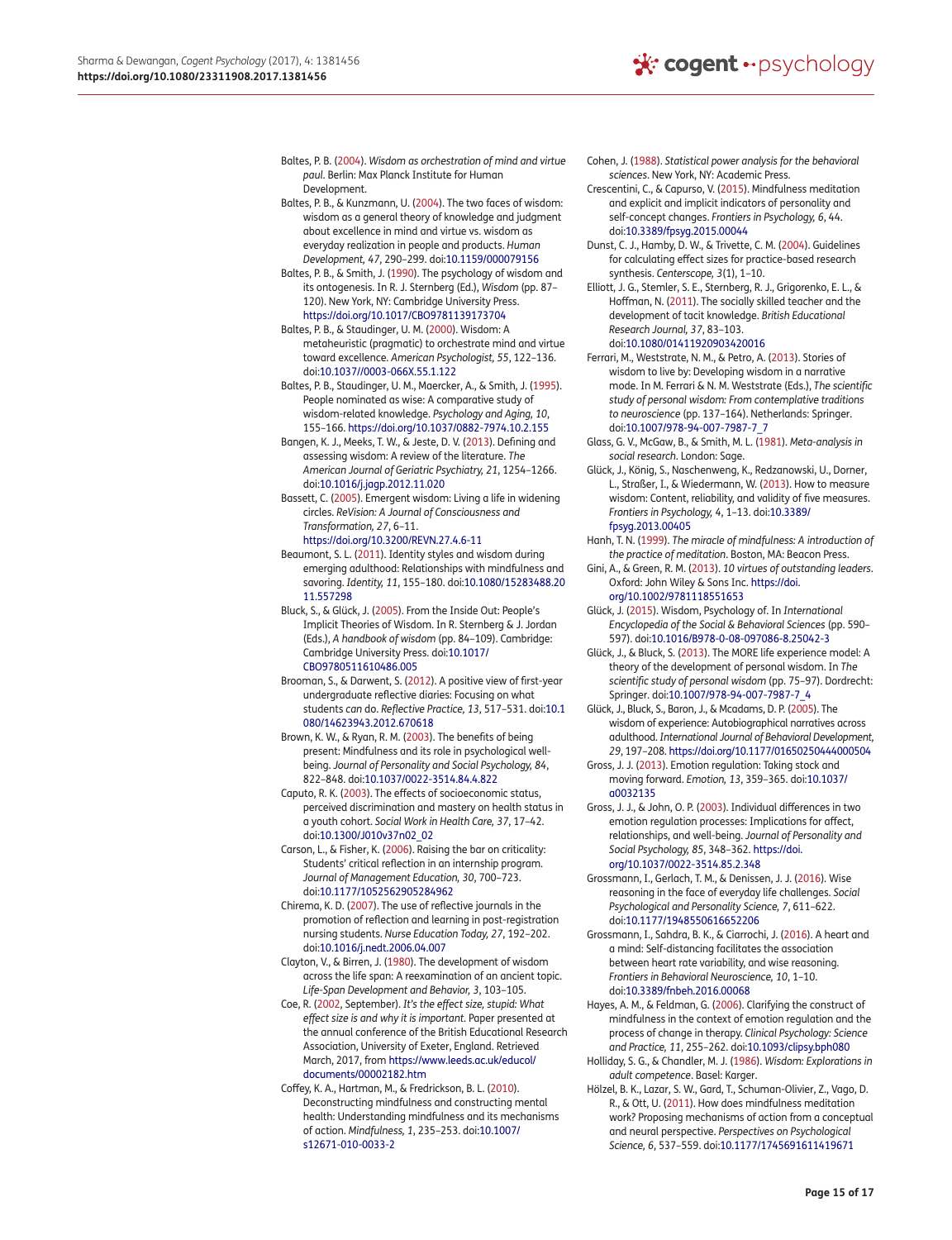\* cogent · psychology

- Jeste, D. V., Ardelt, M., Blazer, D., Kraemer, H. C., Vaillant, G., & Meeks, T. W. (2010). Expert consensus on characteristics of wisdom: A Delphi method study. *The Gerontologist, 50*, 668–680. doi:10.1093/geront/gnq022
- John, O. P., & Srivastava, S. (1999). The big-five trait taxonomy: History, measurement, and theoretical perspectives. In L. A. Pervin & O. P. John (Eds.), *Handbook of personality: Theory and research* (Vol. 2, pp. 102–138). New York, NY: Guilford Press.
- Kember, D., Jones, A., Loke, A., McKay, J., Sinclair, K., Tse, H., … Yeung, E. (1996). Developing curricula to encourage students to write reflective journals. *Educational Action Research, 4*, 329–348. doi:10.1080/0965079960040304
- Kember, D., Leung, D., Jones, A., Loke, A., McKay, J., Sinclair, K., … Yeung, E. (2000). Development of a questionnaire to measure the level of reflective thinking. *Assessment & Evaluation in Higher Education, 25*, 381–395. doi:10.1080/713611442
- Kottler, J. A. (2015). *Stories we've heard, stories we've told: Life-changing narratives in therapy and everyday life*. New York, NY: Oxford University Press.
- Kross, E., & Grossmann, I. (2012). Boosting wisdom: Distance from the self enhances wise reasoning, attitudes, and behavior. *Journal of Experimental Psychology: General, 141*, 43–48. doi:10.1037/a0024158
- Kunzmann, U., & Baltes, P. B. (2005). The psychology of wisdom: Theoretical and empirical challenges. In R. J. Sternberg & J. Jordan (Eds.), *Handbook of wisdom: Psychological perspectives* (pp. 110–136). New York, NY: Cambridge University Press.
- https://doi.org/10.1017/CBO9780511610486 Mar, R. A., & Oatley, K. (2008). The function of fiction is the abstraction and simulation of social experience.
	- *Perspectives on Psychological Science, 3*, 173–192. doi:10.1111/j.1745-6924.2008.00073.x
- Mezirow, J. (1991). *Transformative dimensions of adult learning*. San Francisco, CA: Jossey-Bass.
- Mickler, C., & Staudinger, U. M. (2008). Personal wisdom: Validation and age-related differences of a performance measure. *Psychology and Aging, 23*, 787–799. doi:10.1037/a0013928
- Ortner, C. N. M., Kilner, S. J., & Zelazo, P. D. (2007). Mindfulness meditation and reduced emotional interference on a cognitive task. *Motivation and Emotion, 31*, 271–283. https://doi.org/10.1007/s11031-007-9076-7
- Pasupathi, M., Staudinger, U. M., & Baltes, P. B. (2001). Seeds of wisdom: Adolescents' knowledge and judgment about difficult life problems. *Developmental Psychology, 37*, 351–361. doi:10.1037/0012-1649.37.3.351
- Paulhus, D. L., Wehr, P., Harms, P. D., & Strasser, D. I. (2002). Use of exemplar surveys to reveal implicit types of intelligence. *Personality and Social Psychology Bulletin, 28*, 1051–1062. doi:10.1177/01461672022811004
- Pearlin, L. I., & Schooler, C. (1978). The structure of coping. *Journal of Health and Social Behavior, 19*(1), 2. doi:10.2307/2136319
- Pudrovska, T., Schieman, S., Pearlin, L. I., & Nguyen, K. (2005). The sense of mastery as a mediator and moderator in the association between economic hardship and health in late life. *Journal of Aging and Health, 17*, 634–660. doi:10.1177/0898264305279874
- Roberts, B. W., & DelVecchio, W. F. (2000). The rank-order consistency of personality traits from childhood to old age: A quantitative review of longitudinal studies. *Psychological Bulletin, 126*, 3–25. doi:10.1037/0033-2909.126.1.3
- Smith, J., & Baltes, P. B. (1990). Wisdom-related knowledge: Age/cohort differences in response to life-planning problems. *Developmental Psychology, 26*, 494–505. https://doi.org/10.1037/0012-1649.26.3.494
- Smith, J., Staudinger, U. M., & Baltes, P. B. (1994). Occupational settings facilitating wisdom-related knowledge: The sample case of clinical psychologists. *Journal of Consulting and Clinical Psychology, 62*, 989–999. doi:10.1037/0022-006X.62.5.989
- Staudinger, U. M., & Baltes, P. B. (1994). Psychology of wisdom. In R. J. Sternberg (Ed.), *Encyclopedia of intelligence* (Vol. 1, pp. 143–152). New York, NY: Macmillan.
- Staudinger, U. M., & Baltes, P. B. (1996). Interactive minds: A facilitative setting for wisdom-related performance? *Journal of Personality and Social Psychology, 71*, 746–762. doi:10.1037/0022-3514.71.4.746
- Staudinger, U. M., & Glück, J. (2011). Psychological wisdom research: Commonalities and differences in a growing field. *Annual Review of Psychology, 62*, 215–241. doi:10.1146/annurev.psych.121208.131659
- Staudinger, U. M., Lopez, D., & Baltes, P. B. (1997). The psychometric location of wisdom-related performance: intelligence, personality, and more? *Personality and Social Psychology Bulletin, 23*, 1200–1214. doi:10.1177/01461672972311007
- Staudinger, U. M., Maciel, A. G., Smith, J., & Baltes, P. B. (1998). What predicts wisdom-related performance? A first look at personality, intelligence, and facilitative experiential contexts. *European Journal of Personality, 12*, 1–17. doi:10.1002/(SICI)1099-0984(199801/02)12:13.3.CO;2-0
- Sternberg, R. J. (1985). Implicit theories of intelligence, creativity, and wisdom. *Journal of Personality and Social Psychology, 49*, 607–627. doi:10.1037/0022-3514.49.3.607
- Sternberg, R. J. (1998). A balance theory of wisdom. *Review of General Psychology, 2*, 347–365. doi:10.1037/1089-2680.2.4.347
- Sternberg, R. J. (2000). *Handbook of intelligence*. New York, NY: Cambridge University Press.
- https://doi.org/10.1017/CBO9780511807947
- Sternberg, R. J. (2001a). How wise is it to teach for wisdom? A reply to five critiques. *Educational Psychologist, 36*, 269– 272. doi:10.1207/S15326985EP3604\_8
- Sternberg, R. J. (2001b). Why schools should teach for wisdom: The balance theory of wisdom in educational settings. *Educational Psychologist, 36*, 227–245. doi:10.1207/ S15326985EP3604\_2
- Sternberg, R. J. (2003). What Is an "Expert Student?". *Educational Researcher, 32*, 5–9. doi:10.3102/001318 9X032008005
- Sternberg, R. J. (2005). WICS: A model of positive educational leadership comprising wisdom, intelligence, and creativity synthesized. *Educational Psychology Review, 17*, 191–262. doi:10.1007/s10648-005-5617-2
- Thomas, M. L., Bangen, K. J., Ardelt, M., & Jeste, D. V. (2017). Development of a 12-item abbreviated three-dimensional wisdom scale (3D-WS-12). *Assessment, 24*, 71–82. doi:10.1177/1073191115595714
- Trowbridge, R. H. (2005). *The scientific approach to wisdom* (Unpublished doctoral dissertation). Retrieved January 26, 2017, from www.cop.com/
- TheScientificApproachtoWisdom.doc Webster, J. D. (2003). An exploratory analysis of a selfassessed wisdom scale. *Journal of Adult Development, 10*, 13–22. doi:10.1023/A:1020782619051
- Webster, J. D. (2014). *Time to be wise: Temporal perspective and wisdom*. Enschade: Ipskamp Drukkers Printers, University of Twente. Retrieved from https://www. utwente.nl/bms/pgt/bestanden/webstermanuscript.pdf
- Weststrate, N. M., Ferrari, M., & Ardelt, M. (2016). The many faces of wisdom: An investigation of cultural-historical wisdom exemplars reveals practical, philosophical, and benevolent prototypes. *Personality and Social Psychology Bulletin, 42*, 662–676. doi:10.1177/0146167216638075